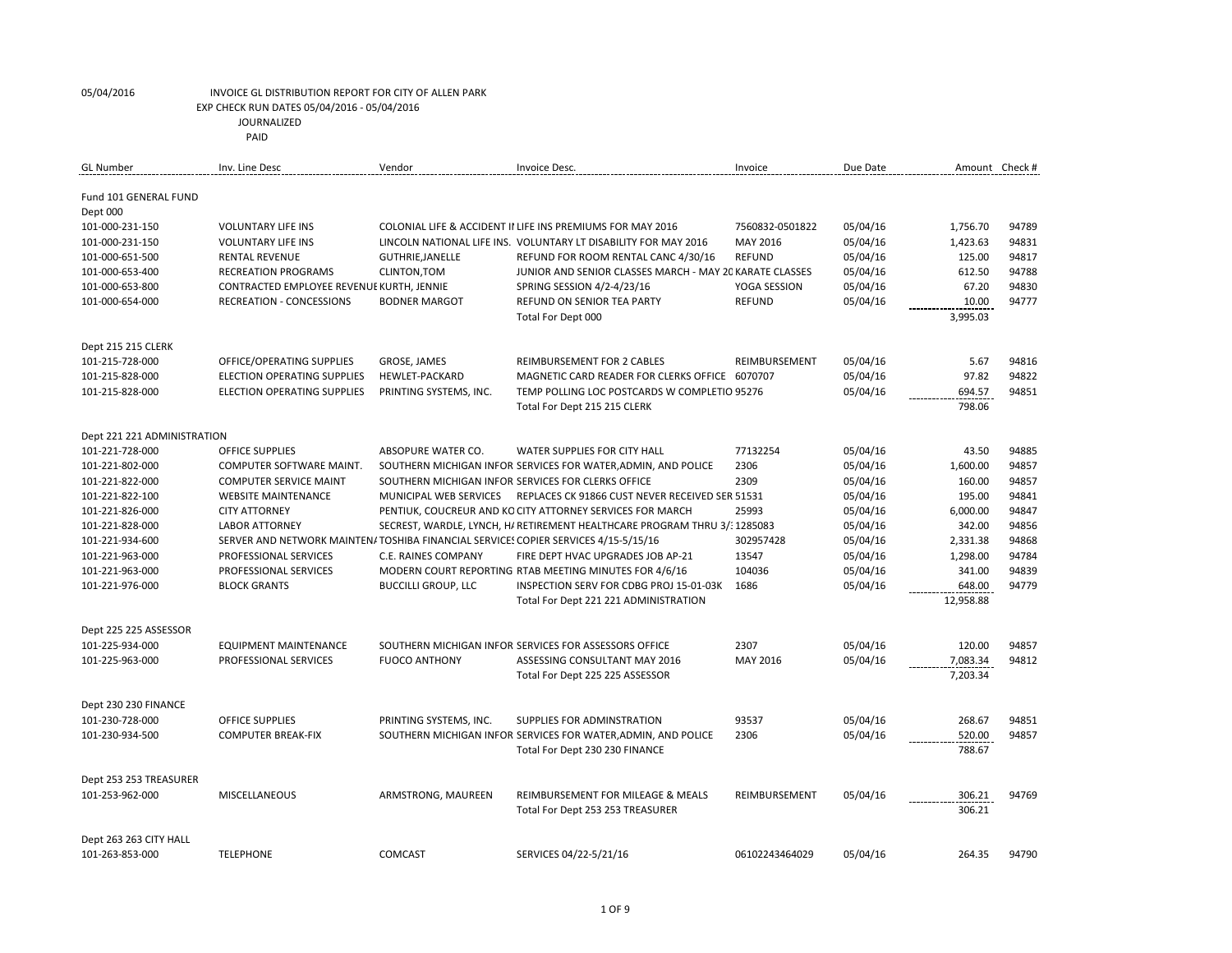| <b>GL Number</b>                          | Inv. Line Desc                                    | Vendor                                           | Invoice Desc.                                                 | Invoice             | Due Date | Amount Check # |       |
|-------------------------------------------|---------------------------------------------------|--------------------------------------------------|---------------------------------------------------------------|---------------------|----------|----------------|-------|
|                                           |                                                   |                                                  |                                                               |                     |          |                |       |
| 101-263-853-000                           | <b>TELEPHONE</b>                                  | COMCAST                                          | MONTHLY SERVICES FOR FIRE SERVICES 3/30-4/061022458550101     |                     | 05/04/16 | 83.23          | 94790 |
| 101-263-920-000                           | UTILITIES                                         | <b>DTE ENERGY</b>                                | SERVICES 03/11-04/12/16                                       | 05042016            | 05/04/16 | 6,372.82       | 94802 |
| 101-263-985-000                           | CAPITAL OUTLAY-BUILDING LEASE ETNA SUPPLY COMPANY |                                                  | <b>SUPPLIES</b>                                               | \$101723034.001     | 05/04/16 | 2,500.00       | 94806 |
| 101-263-985-000                           | CAPITAL OUTLAY-BUILDING LEASE ETNA SUPPLY COMPANY |                                                  | <b>SENSUS FLEXNET</b>                                         | S101706848.001      | 05/04/16 | 750.00         | 94806 |
|                                           |                                                   |                                                  | Total For Dept 263 263 CITY HALL                              |                     |          | 9,970.40       |       |
|                                           |                                                   |                                                  |                                                               |                     |          |                |       |
| Dept 305 305 POLICE DEPARTMENT            |                                                   |                                                  |                                                               |                     |          |                |       |
| 101-305-728-000                           | <b>OFFICE SUPPLIES</b>                            | ASADOORIAN FAMILY PRINT SUPPLIES FOR POLICE DEPT |                                                               | 13940               | 05/04/16 | 290.00         | 94770 |
| 101-305-729-000                           | <b>K-9 SUPPLIES</b>                               | PET SUPPLIES PLUS                                | K-9 SUPPLIES                                                  | 25794               | 05/04/16 | 58.79          | 94849 |
| 101-305-761-000                           | PRISONER BOARD                                    | <b>CITY OF DEARBORN</b>                          | PRISONER BOARDING FOR 3/1-3/31/16                             | 0000038798          | 05/04/16 | 1,095.00       | 94786 |
| 101-305-853-000                           | <b>TELEPHONE</b>                                  | AMERICAN MESSAGING                               | CHAPLAIN PAGER SERVICE 4/25-16-5/14/16                        | Z1319539QD          | 05/04/16 | 14.63          | 94765 |
| 101-305-853-000                           | <b>TELEPHONE</b>                                  | COMCAST                                          | MONTHLY SERVICE POLICE DEPT 05/05-06/04/1 06102246250-01-1    |                     | 05/04/16 | 160.12         | 94790 |
| 101-305-853-000                           | TELEPHONE- POLICE DEPT                            | <b>VERIZON WIRELESS</b>                          | SERVICES FOR POLICE 3/11-4/10/16                              | 9763621571          | 05/04/16 | 722.45         | 94872 |
| 101-305-931-000                           | <b>BUILDING MAINTENANCE</b>                       | CINTAS CORP.                                     | UNIFORM SERVICES FOR POLICE 3/1-3/31/16                       | 72116861MAR         | 05/04/16 | 65.30          | 94785 |
| 101-305-934-000                           | <b>EQUIPMENT MAINTENANCE</b>                      |                                                  | SOUTHERN MICHIGAN INFOR NETMOTION MNT 2/22/16-2/21/17         | 2338                | 05/04/16 | 647.24         | 94857 |
| 101-305-934-500                           | <b>COMPUTER BREAK-FIX</b>                         |                                                  | SOUTHERN MICHIGAN INFOR SERVICES FOR WATER, ADMIN, AND POLICE | 2306                | 05/04/16 | 1,280.00       | 94857 |
| 101-305-939-000                           | <b>VEHICLE MAINTENANCE</b>                        | CLASSIC AUTO WASH INC.                           | SERVICES FOR MONTH OF MARCH 2016                              | 1607                | 05/04/16 | 241.80         | 94787 |
| 101-305-943-000                           | <b>EQUIPMENT RENTAL</b>                           | <b>ORTOLAN VANESSA</b>                           | REPAIRS MADE ON 2014 FORD EXPLORER                            | <b>REPAIR ORDER</b> | 05/04/16 | 895.55         | 94845 |
| 101-305-958-000                           | MEMBERSHIP & DUES                                 | LOGIN/IACP NET                                   | ANNUAL BILLING NET SERV 6/27/16-6/26/17                       | 27493               | 05/04/16 | 875.00         | 94833 |
| 101-305-960-000                           | <b>EDUCATION &amp; TRAINING</b>                   | DOBBERTIN, JASON                                 | REIMBURSEMENT EXSPENSES FOR TRAINING                          | REIMBURSEMENT       | 05/04/16 | 43.69          | 94797 |
| 101-305-960-000                           | <b>EDUCATION &amp; TRAINING</b>                   | FRANCO, CHRISTOPHER                              | REIMBURSEMENT FOR EXSPENSES RELATED TO REIMBURSEMENT          |                     | 05/04/16 | 49.87          | 94809 |
| 101-305-961-000                           | POL. TRAIN-ACT 302 ST. GRANT                      | SCHOOLCRAFT COLLEGE                              | WINTER 2016 CESP TUITION HANDGUN INSTRU 01669                 |                     | 05/04/16 | 2,800.00       | 94855 |
| 101-305-961-000                           | POL. TRAIN-ACT 302 ST. GRANT                      | WOODHAVEN POLICE DEPT                            | APRIL 18,2016 MILO RANGE RENTAL                               | <b>RANGE RENTAL</b> | 05/04/16 | 1,000.00       | 94883 |
|                                           |                                                   |                                                  | Total For Dept 305 305 POLICE DEPARTMENT                      |                     |          | 10,239.44      |       |
|                                           |                                                   |                                                  |                                                               |                     |          |                |       |
| Dept 340 340 FIRE DEPARTMENT              |                                                   |                                                  |                                                               |                     |          |                |       |
| 101-340-757-000                           | <b>OPERATING SUPPLIES</b>                         | <b>GREAT LAKES ACE 18415</b>                     | SUPPLIES FOR FIRE DEPT                                        | 1000/416            | 05/04/16 | 26.45          | 94763 |
| 101-340-757-000                           | <b>OPERATING SUPPLIES</b>                         | <b>GREAT LAKES ACE 18415</b>                     | <b>SUPPLIES FIRE DEPT</b>                                     | 996/416             | 05/04/16 | 7.98           | 94763 |
| 101-340-757-000                           | <b>OPERATING SUPPLIES</b>                         | STATE INDUSTRIAL PRODUCT: OPERATING SUPPLIES     |                                                               | 97752265            | 05/04/16 | 124.03         | 94859 |
| 101-340-757-500                           | <b>RESCUE SUPPLIES</b>                            | J & B MEDICAL SUPPLY, INC. RESCUE SUPPLIES       |                                                               | 2874743             | 05/04/16 | 142.40         | 94825 |
| 101-340-931-000                           | <b>BUILDING MAINTENANCE</b>                       | FIRE SYSTEMS OF MICHIGAN, BUILDING MNT           |                                                               | 165041              | 05/04/16 | 120.00         | 94807 |
| 101-340-931-000                           | <b>BUILDING MAINTENANCE</b>                       | HOME DEPOT                                       | SUPPLIES FOR 3/22-4/8/16                                      | 6035322538803747    | 05/04/16 | 105.68         | 94823 |
| 101-340-934-000                           | <b>EQUIPMENT MAINTENANCE</b>                      | <b>GREAT LAKES ACE 18415</b>                     | SUPPLIES FOR FIRE DEPT                                        | 988/416             | 05/04/16 | 25.47          | 94763 |
| 101-340-934-000                           | <b>EQUIPMENT MAINTENANCE</b>                      | <b>GREAT LAKES ACE 18415</b>                     | SUPPLIES FOR FIRE DEPT                                        | 991/416             | 05/04/16 | 14.95          | 94763 |
| 101-340-934-000                           | <b>EQUIPMENT MAINTENANCE</b>                      | DOUGLASS SAFETY SYSTEMS EQUIPMENT MNT            |                                                               | 38177               | 05/04/16 | 339.09         | 94799 |
| 101-340-934-500                           | <b>COMPUTER BREAK-FIX</b>                         | SOUTHERN MICHIGAN INFOR SERVICES FOR FIRE DEPT   |                                                               | 2313                | 05/04/16 | 360.00         | 94857 |
| 101-340-939-000                           | <b>VEHICLE MAINTENANCE</b>                        | <b>BELLE TIRE DISTRIBUTORS</b>                   | ALIGNMENT ON 2015 FORD                                        | 27749303            | 05/04/16 | 69.90          | 94774 |
| 101-340-939-000                           | <b>VEHICLE MAINTENANCE</b>                        | <b>GLENDALE AUTO VALUE</b>                       | <b>PARTS HEADLAMPS</b>                                        | 359-100104          | 05/04/16 | 34.16          | 94813 |
| 101-340-958-000                           | MEMBERSHIP & DUES                                 | HEMS INC.                                        | ANNUAL FEE FOR EMS PAHMACY SERVICE                            | <b>ANNUAL FEE</b>   | 05/04/16 | 200.00         | 94821 |
| 101-340-958-000                           | <b>MEMBERSHIP &amp; DUES</b>                      | <b>STATE OF MICHIGAN</b>                         | ANNUAL EMS LICENSE                                            | 32384               | 05/04/16 | 200.00         | 94860 |
| 101-340-985-000                           | <b>CAPITAL OUTLAY</b>                             | <b>HOME DEPOT</b>                                | SUPPLIES FOR 3/22-4/8/16                                      | 6035322538803747    | 05/04/16 | 823.10         | 94823 |
|                                           |                                                   |                                                  | Total For Dept 340 340 FIRE DEPARTMENT                        |                     |          | 2,593.21       |       |
|                                           |                                                   |                                                  |                                                               |                     |          |                |       |
| Dept 445 445 DEPARTMENT OF PUBLIC SERVICE |                                                   |                                                  |                                                               |                     |          |                |       |
| 101-445-751-000                           | <b>GASOLINE</b>                                   | MICHIGAN FUELS                                   | SHORT PAID ORIGINAL INVOICE CK 94733                          | 130168              | 05/04/16 | 273.00         | 94836 |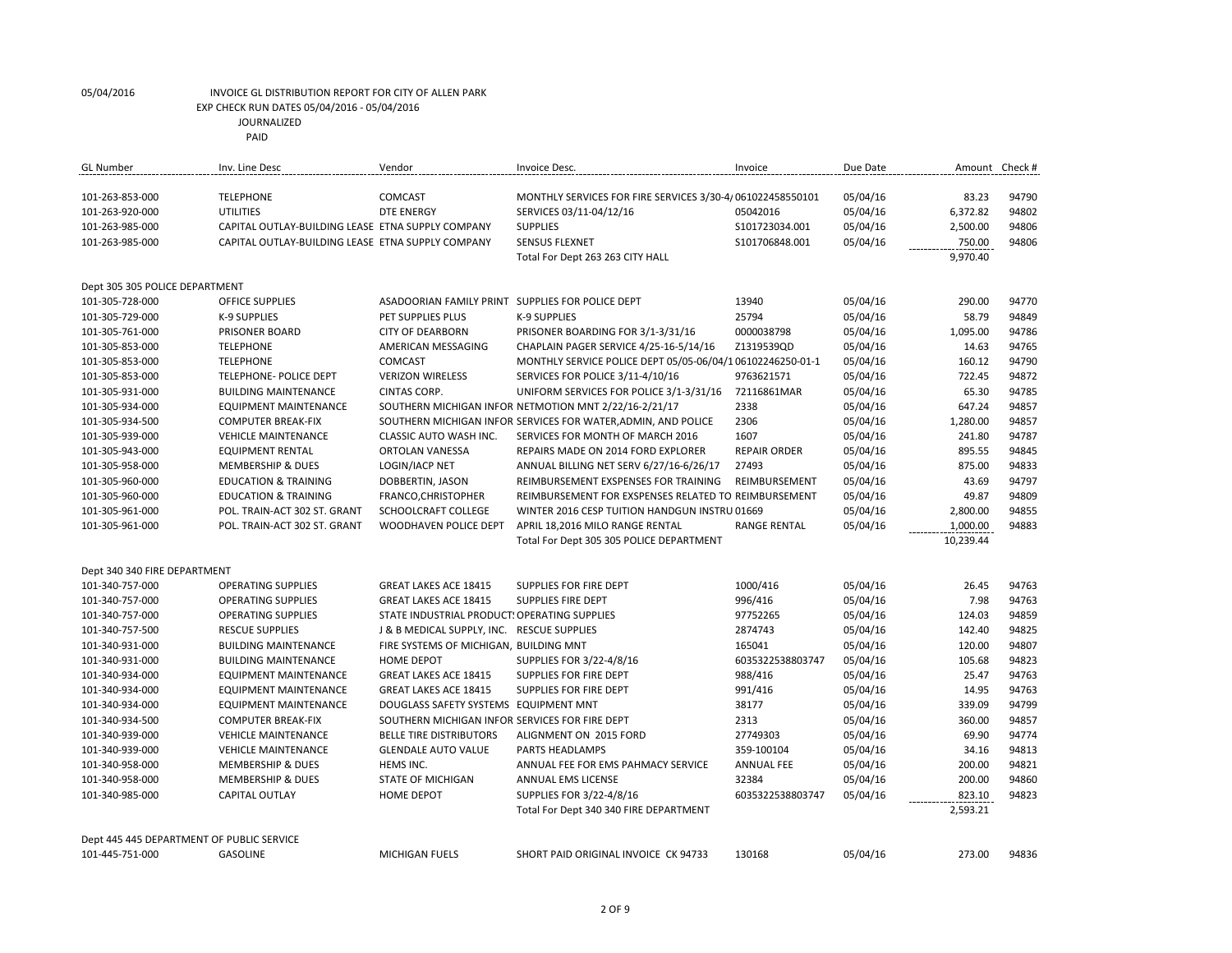| 208436<br>05/04/16<br>172.11<br>94778<br>101-445-757-000<br><b>OPERATING SUPPLIES</b><br><b>BRONER INC</b><br><b>SUPPLIES FOR DPS</b><br>94778<br>101-445-757-000<br><b>OPERATING SUPPLIES</b><br><b>BRONER INC</b><br>CREDIT FOR OVERPMT ON TWO INV ONE B/O<br>199389<br>05/04/16<br>(63.40)<br>MARCH SERVICES FOR PUBLIC SERV 3/1/16-3/3 72116811MAR<br>05/04/16<br>570.60<br>94785<br>101-445-768-000<br><b>UNIFORMS</b><br>CINTAS CORP.<br>UNIFORM SERVICES FOR GARAGE 3/1-3/31/16 72116831MAR<br>05/04/16<br>266.55<br>94785<br>101-445-768-000<br><b>UNIFORMS</b><br>CINTAS CORP.<br>94760<br><b>BUILDING MAINTENANCE</b><br>A & B LOCKSMITH<br><b>KEYS FOR GARAGE</b><br>78931<br>05/04/16<br>26.25<br>101-445-931-000<br>94763<br><b>BUILDING MAINTENANCE</b><br><b>GREAT LAKES ACE 18415</b><br><b>SUPPLIES FOR DPS</b><br>964/416<br>05/04/16<br>56.76<br>101-445-931-000<br>765.88<br>94793<br>D & L GARDEN CENTER, INC. SUPPLIES FOR DPS<br>85373<br>05/04/16<br>101-445-931-000<br><b>BUILDING MAINTENANCE</b><br>85192<br>149.93<br>94793<br>101-445-931-000<br><b>BUILDING MAINTENANCE</b><br>D & L GARDEN CENTER, INC. SUPPLIES<br>05/04/16<br>01386763<br>05/04/16<br>32.02<br>94773<br>101-445-939-000<br><b>VEHICLE MAINTENANCE</b><br>BAKER'S GAS & WELDING SUF PROPANE<br>94774<br>05/04/16<br>167.99<br>101-445-939-000<br><b>VEHICLE MAINTENANCE</b><br><b>BELLE TIRE DISTRIBUTORS</b><br><b>PARTS</b><br>27752459<br>94781<br>BUCK'S OIL CO., INC.<br>58876<br>05/04/16<br>75.00<br>101-445-939-000<br><b>VEHICLE MAINTENANCE</b><br><b>WASTE OIL REMOVAL</b><br>359-98857<br>245.69<br>94813<br><b>GLENDALE AUTO VALUE</b><br><b>PARTS</b><br>05/04/16<br>101-445-939-000<br><b>VEHICLE MAINTENANCE</b><br>970.20<br>94840<br>101-445-939-000<br><b>VEHICLE MAINTENANCE</b><br><b>MSI</b><br><b>FLAGS FOR DPS</b><br>1251<br>05/04/16<br><b>PARTS</b><br>94873<br>101-445-939-000<br><b>VEHICLE MAINTENANCE</b><br><b>VILLAGE FORD</b><br>175700<br>05/04/16<br>267.85<br>94875<br>WAYNE LAWN & GARDEN CEI SUPPLIES<br>337784<br>05/04/16<br>7.49<br>101-445-939-000<br><b>VEHICLE MAINTENANCE</b><br>94779<br>05/04/16<br>810.00<br>101-445-985-000<br><b>CAPITAL OUTLAY</b><br><b>BUCCILLI GROUP, LLC</b><br>INSPECTION SERV 6/19-6/20/15 MARTY LADD 1 1190<br>4,793.92<br>Total For Dept 445 445 DEPARTMENT OF PUBLIC SERVICE<br>Dept 707 707 PARKS & REC<br>05/04/16<br>495.08<br>94820<br>101-707-701-000<br><b>PERSONAL SERVICES</b><br>HAWKINS, PAT<br>REIMBURSEMENT OF MILEAGE ON PERSONAL CREIMBURSEMENT<br>05/04/16<br>550.00<br>94810<br>101-707-784-000<br><b>PARK SERVICES</b><br>FRANK TARNOWSKI PLUMBIN CONNECTED WATER TO PARKS FOR SUMMER S 311-16<br>PARK ATHLETIC SUPPLY<br>05/04/16<br>288.00<br>94846<br>101-707-784-000<br><b>PARK SERVICES</b><br>SOFTBALLS FOR MENS ADULT SOFTBALL<br>156055<br><b>DTE ENERGY</b><br>SERVICES 03/28-04/26/16<br>05042016<br>05/04/16<br>240.73<br>94801<br>101-707-920-000<br><b>UTILITIES</b><br>160.00<br>COMPUTER SOFTWARE MAINTENA SOUTHERN MICHIGAN INFOR SERVICES FOR PARKS & REC<br>2310<br>05/04/16<br>94857<br>101-707-935-000<br>94873<br>101-707-939-000<br><b>VEHICLE MAINTENANCE</b><br><b>VILLAGE FORD</b><br><b>PARTS</b><br>178551<br>05/04/16<br>41.97<br>1,775.78<br>Total For Dept 707 707 PARKS & REC<br>Dept 751 751 COMMUNITY CENTER<br>101-751-757-000<br><b>OPERATING SUPPLIES</b><br><b>GREAT LAKES ACE 18415</b><br>987/416<br>05/04/16<br>28.54<br>94763<br>SUPPLIES FOR COMM CTR<br>101-751-757-000<br><b>OPERATING SUPPLIES</b><br>PEPSI COLA<br>SUPPLIES FOR COMM CTR<br>37158204<br>05/04/16<br>579.84<br>94848<br>2,050.59<br>94767<br>101-751-920-000<br>UTILITIES<br>ALLEN PARK, CITY OF.<br>WATER SERVICES 3/1-4/1/16<br>401-WH158-00<br>05/04/16<br>UTILITIES<br>05/04/16<br>9,804.62<br>94802<br>101-751-920-000<br><b>DTE ENERGY</b><br>SERVICES 03/11-04/12/16<br>05042016<br>SUPPLIES FOR COMM CTR<br>972/416<br>05/04/16<br>94763<br>101-751-931-000<br><b>BUILDING MAINTENANCE</b><br><b>GREAT LAKES ACE 18415</b><br>15.36<br>94842<br><b>SUPPLIES</b><br>05/04/16<br>125.55<br>101-751-931-000<br><b>BUILDING MAINTENANCE</b><br>NETWORK SERVICES COMP<br>6381521-00<br>05/04/16<br>110.02<br>94842<br>101-751-931-000<br><b>BUILDING MAINTENANCE</b><br>NETWORK SERVICES COMP<br><b>SUPPLIES FOR PARKS &amp; REC</b><br>6382178-00<br>70.00<br>94844<br>101-751-931-000<br><b>BUILDING MAINTENANCE</b><br><b>ORKIN</b><br>MAY SERVICE FOR COMM CTR<br><b>MAY SERVICE</b><br>05/04/16<br>05/04/16<br>94815<br>101-751-934-000<br><b>EQUIPMENT MAINTENANCE</b><br><b>GRAINGER</b><br>SUPPLIES FOR COMM CTR<br>9050358212<br>75.60<br>12,860.12<br>Total For Dept 751 751 COMMUNITY CENTER<br>Total For Fund 101 GENERAL FUND<br>68,283.06<br>Fund 202 MAJOR STREET FUND<br>Dept 475 475 TRAFFIC SERVICES<br>SE386281<br>113.64<br>202-475-703-050<br>INTERFUND LABOR/EQUIP - TRAFF MICHIGAN DEPT. OF TRANSP(SIGNAL ENERGY 10/1/15-12/31/15<br>05/04/16<br>94837<br>202-475-940-000<br><b>TRAFFIC SIGNS &amp; SIGNALS</b><br>1008024<br>05/04/16<br>121.20<br>94877<br>WAYNE COUNTY - ACCTS. REC TRAFFIC SIGNAL 2/16/ | <b>GL Number</b> | Inv. Line Desc | Vendor | Invoice Desc. | Invoice | Due Date | Amount Check # |
|--------------------------------------------------------------------------------------------------------------------------------------------------------------------------------------------------------------------------------------------------------------------------------------------------------------------------------------------------------------------------------------------------------------------------------------------------------------------------------------------------------------------------------------------------------------------------------------------------------------------------------------------------------------------------------------------------------------------------------------------------------------------------------------------------------------------------------------------------------------------------------------------------------------------------------------------------------------------------------------------------------------------------------------------------------------------------------------------------------------------------------------------------------------------------------------------------------------------------------------------------------------------------------------------------------------------------------------------------------------------------------------------------------------------------------------------------------------------------------------------------------------------------------------------------------------------------------------------------------------------------------------------------------------------------------------------------------------------------------------------------------------------------------------------------------------------------------------------------------------------------------------------------------------------------------------------------------------------------------------------------------------------------------------------------------------------------------------------------------------------------------------------------------------------------------------------------------------------------------------------------------------------------------------------------------------------------------------------------------------------------------------------------------------------------------------------------------------------------------------------------------------------------------------------------------------------------------------------------------------------------------------------------------------------------------------------------------------------------------------------------------------------------------------------------------------------------------------------------------------------------------------------------------------------------------------------------------------------------------------------------------------------------------------------------------------------------------------------------------------------------------------------------------------------------------------------------------------------------------------------------------------------------------------------------------------------------------------------------------------------------------------------------------------------------------------------------------------------------------------------------------------------------------------------------------------------------------------------------------------------------------------------------------------------------------------------------------------------------------------------------------------------------------------------------------------------------------------------------------------------------------------------------------------------------------------------------------------------------------------------------------------------------------------------------------------------------------------------------------------------------------------------------------------------------------------------------------------------------------------------------------------------------------------------------------------------------------------------------------------------------------------------------------------------------------------------------------------------------------------------------------------------------------------------------------------------------------------------------------------------------------------------------------------------------------------------------------------------------------------------------------------------------------------------------------------------------------------------------------------------------------------------------------------------------------------------------------------------------------------------------------------------------------------------------------------------------------------------------------------------------------------------------|------------------|----------------|--------|---------------|---------|----------|----------------|
|                                                                                                                                                                                                                                                                                                                                                                                                                                                                                                                                                                                                                                                                                                                                                                                                                                                                                                                                                                                                                                                                                                                                                                                                                                                                                                                                                                                                                                                                                                                                                                                                                                                                                                                                                                                                                                                                                                                                                                                                                                                                                                                                                                                                                                                                                                                                                                                                                                                                                                                                                                                                                                                                                                                                                                                                                                                                                                                                                                                                                                                                                                                                                                                                                                                                                                                                                                                                                                                                                                                                                                                                                                                                                                                                                                                                                                                                                                                                                                                                                                                                                                                                                                                                                                                                                                                                                                                                                                                                                                                                                                                                                                                                                                                                                                                                                                                                                                                                                                                                                                                                                                                                                  |                  |                |        |               |         |          |                |
|                                                                                                                                                                                                                                                                                                                                                                                                                                                                                                                                                                                                                                                                                                                                                                                                                                                                                                                                                                                                                                                                                                                                                                                                                                                                                                                                                                                                                                                                                                                                                                                                                                                                                                                                                                                                                                                                                                                                                                                                                                                                                                                                                                                                                                                                                                                                                                                                                                                                                                                                                                                                                                                                                                                                                                                                                                                                                                                                                                                                                                                                                                                                                                                                                                                                                                                                                                                                                                                                                                                                                                                                                                                                                                                                                                                                                                                                                                                                                                                                                                                                                                                                                                                                                                                                                                                                                                                                                                                                                                                                                                                                                                                                                                                                                                                                                                                                                                                                                                                                                                                                                                                                                  |                  |                |        |               |         |          |                |
|                                                                                                                                                                                                                                                                                                                                                                                                                                                                                                                                                                                                                                                                                                                                                                                                                                                                                                                                                                                                                                                                                                                                                                                                                                                                                                                                                                                                                                                                                                                                                                                                                                                                                                                                                                                                                                                                                                                                                                                                                                                                                                                                                                                                                                                                                                                                                                                                                                                                                                                                                                                                                                                                                                                                                                                                                                                                                                                                                                                                                                                                                                                                                                                                                                                                                                                                                                                                                                                                                                                                                                                                                                                                                                                                                                                                                                                                                                                                                                                                                                                                                                                                                                                                                                                                                                                                                                                                                                                                                                                                                                                                                                                                                                                                                                                                                                                                                                                                                                                                                                                                                                                                                  |                  |                |        |               |         |          |                |
|                                                                                                                                                                                                                                                                                                                                                                                                                                                                                                                                                                                                                                                                                                                                                                                                                                                                                                                                                                                                                                                                                                                                                                                                                                                                                                                                                                                                                                                                                                                                                                                                                                                                                                                                                                                                                                                                                                                                                                                                                                                                                                                                                                                                                                                                                                                                                                                                                                                                                                                                                                                                                                                                                                                                                                                                                                                                                                                                                                                                                                                                                                                                                                                                                                                                                                                                                                                                                                                                                                                                                                                                                                                                                                                                                                                                                                                                                                                                                                                                                                                                                                                                                                                                                                                                                                                                                                                                                                                                                                                                                                                                                                                                                                                                                                                                                                                                                                                                                                                                                                                                                                                                                  |                  |                |        |               |         |          |                |
|                                                                                                                                                                                                                                                                                                                                                                                                                                                                                                                                                                                                                                                                                                                                                                                                                                                                                                                                                                                                                                                                                                                                                                                                                                                                                                                                                                                                                                                                                                                                                                                                                                                                                                                                                                                                                                                                                                                                                                                                                                                                                                                                                                                                                                                                                                                                                                                                                                                                                                                                                                                                                                                                                                                                                                                                                                                                                                                                                                                                                                                                                                                                                                                                                                                                                                                                                                                                                                                                                                                                                                                                                                                                                                                                                                                                                                                                                                                                                                                                                                                                                                                                                                                                                                                                                                                                                                                                                                                                                                                                                                                                                                                                                                                                                                                                                                                                                                                                                                                                                                                                                                                                                  |                  |                |        |               |         |          |                |
|                                                                                                                                                                                                                                                                                                                                                                                                                                                                                                                                                                                                                                                                                                                                                                                                                                                                                                                                                                                                                                                                                                                                                                                                                                                                                                                                                                                                                                                                                                                                                                                                                                                                                                                                                                                                                                                                                                                                                                                                                                                                                                                                                                                                                                                                                                                                                                                                                                                                                                                                                                                                                                                                                                                                                                                                                                                                                                                                                                                                                                                                                                                                                                                                                                                                                                                                                                                                                                                                                                                                                                                                                                                                                                                                                                                                                                                                                                                                                                                                                                                                                                                                                                                                                                                                                                                                                                                                                                                                                                                                                                                                                                                                                                                                                                                                                                                                                                                                                                                                                                                                                                                                                  |                  |                |        |               |         |          |                |
|                                                                                                                                                                                                                                                                                                                                                                                                                                                                                                                                                                                                                                                                                                                                                                                                                                                                                                                                                                                                                                                                                                                                                                                                                                                                                                                                                                                                                                                                                                                                                                                                                                                                                                                                                                                                                                                                                                                                                                                                                                                                                                                                                                                                                                                                                                                                                                                                                                                                                                                                                                                                                                                                                                                                                                                                                                                                                                                                                                                                                                                                                                                                                                                                                                                                                                                                                                                                                                                                                                                                                                                                                                                                                                                                                                                                                                                                                                                                                                                                                                                                                                                                                                                                                                                                                                                                                                                                                                                                                                                                                                                                                                                                                                                                                                                                                                                                                                                                                                                                                                                                                                                                                  |                  |                |        |               |         |          |                |
|                                                                                                                                                                                                                                                                                                                                                                                                                                                                                                                                                                                                                                                                                                                                                                                                                                                                                                                                                                                                                                                                                                                                                                                                                                                                                                                                                                                                                                                                                                                                                                                                                                                                                                                                                                                                                                                                                                                                                                                                                                                                                                                                                                                                                                                                                                                                                                                                                                                                                                                                                                                                                                                                                                                                                                                                                                                                                                                                                                                                                                                                                                                                                                                                                                                                                                                                                                                                                                                                                                                                                                                                                                                                                                                                                                                                                                                                                                                                                                                                                                                                                                                                                                                                                                                                                                                                                                                                                                                                                                                                                                                                                                                                                                                                                                                                                                                                                                                                                                                                                                                                                                                                                  |                  |                |        |               |         |          |                |
|                                                                                                                                                                                                                                                                                                                                                                                                                                                                                                                                                                                                                                                                                                                                                                                                                                                                                                                                                                                                                                                                                                                                                                                                                                                                                                                                                                                                                                                                                                                                                                                                                                                                                                                                                                                                                                                                                                                                                                                                                                                                                                                                                                                                                                                                                                                                                                                                                                                                                                                                                                                                                                                                                                                                                                                                                                                                                                                                                                                                                                                                                                                                                                                                                                                                                                                                                                                                                                                                                                                                                                                                                                                                                                                                                                                                                                                                                                                                                                                                                                                                                                                                                                                                                                                                                                                                                                                                                                                                                                                                                                                                                                                                                                                                                                                                                                                                                                                                                                                                                                                                                                                                                  |                  |                |        |               |         |          |                |
|                                                                                                                                                                                                                                                                                                                                                                                                                                                                                                                                                                                                                                                                                                                                                                                                                                                                                                                                                                                                                                                                                                                                                                                                                                                                                                                                                                                                                                                                                                                                                                                                                                                                                                                                                                                                                                                                                                                                                                                                                                                                                                                                                                                                                                                                                                                                                                                                                                                                                                                                                                                                                                                                                                                                                                                                                                                                                                                                                                                                                                                                                                                                                                                                                                                                                                                                                                                                                                                                                                                                                                                                                                                                                                                                                                                                                                                                                                                                                                                                                                                                                                                                                                                                                                                                                                                                                                                                                                                                                                                                                                                                                                                                                                                                                                                                                                                                                                                                                                                                                                                                                                                                                  |                  |                |        |               |         |          |                |
|                                                                                                                                                                                                                                                                                                                                                                                                                                                                                                                                                                                                                                                                                                                                                                                                                                                                                                                                                                                                                                                                                                                                                                                                                                                                                                                                                                                                                                                                                                                                                                                                                                                                                                                                                                                                                                                                                                                                                                                                                                                                                                                                                                                                                                                                                                                                                                                                                                                                                                                                                                                                                                                                                                                                                                                                                                                                                                                                                                                                                                                                                                                                                                                                                                                                                                                                                                                                                                                                                                                                                                                                                                                                                                                                                                                                                                                                                                                                                                                                                                                                                                                                                                                                                                                                                                                                                                                                                                                                                                                                                                                                                                                                                                                                                                                                                                                                                                                                                                                                                                                                                                                                                  |                  |                |        |               |         |          |                |
|                                                                                                                                                                                                                                                                                                                                                                                                                                                                                                                                                                                                                                                                                                                                                                                                                                                                                                                                                                                                                                                                                                                                                                                                                                                                                                                                                                                                                                                                                                                                                                                                                                                                                                                                                                                                                                                                                                                                                                                                                                                                                                                                                                                                                                                                                                                                                                                                                                                                                                                                                                                                                                                                                                                                                                                                                                                                                                                                                                                                                                                                                                                                                                                                                                                                                                                                                                                                                                                                                                                                                                                                                                                                                                                                                                                                                                                                                                                                                                                                                                                                                                                                                                                                                                                                                                                                                                                                                                                                                                                                                                                                                                                                                                                                                                                                                                                                                                                                                                                                                                                                                                                                                  |                  |                |        |               |         |          |                |
|                                                                                                                                                                                                                                                                                                                                                                                                                                                                                                                                                                                                                                                                                                                                                                                                                                                                                                                                                                                                                                                                                                                                                                                                                                                                                                                                                                                                                                                                                                                                                                                                                                                                                                                                                                                                                                                                                                                                                                                                                                                                                                                                                                                                                                                                                                                                                                                                                                                                                                                                                                                                                                                                                                                                                                                                                                                                                                                                                                                                                                                                                                                                                                                                                                                                                                                                                                                                                                                                                                                                                                                                                                                                                                                                                                                                                                                                                                                                                                                                                                                                                                                                                                                                                                                                                                                                                                                                                                                                                                                                                                                                                                                                                                                                                                                                                                                                                                                                                                                                                                                                                                                                                  |                  |                |        |               |         |          |                |
|                                                                                                                                                                                                                                                                                                                                                                                                                                                                                                                                                                                                                                                                                                                                                                                                                                                                                                                                                                                                                                                                                                                                                                                                                                                                                                                                                                                                                                                                                                                                                                                                                                                                                                                                                                                                                                                                                                                                                                                                                                                                                                                                                                                                                                                                                                                                                                                                                                                                                                                                                                                                                                                                                                                                                                                                                                                                                                                                                                                                                                                                                                                                                                                                                                                                                                                                                                                                                                                                                                                                                                                                                                                                                                                                                                                                                                                                                                                                                                                                                                                                                                                                                                                                                                                                                                                                                                                                                                                                                                                                                                                                                                                                                                                                                                                                                                                                                                                                                                                                                                                                                                                                                  |                  |                |        |               |         |          |                |
|                                                                                                                                                                                                                                                                                                                                                                                                                                                                                                                                                                                                                                                                                                                                                                                                                                                                                                                                                                                                                                                                                                                                                                                                                                                                                                                                                                                                                                                                                                                                                                                                                                                                                                                                                                                                                                                                                                                                                                                                                                                                                                                                                                                                                                                                                                                                                                                                                                                                                                                                                                                                                                                                                                                                                                                                                                                                                                                                                                                                                                                                                                                                                                                                                                                                                                                                                                                                                                                                                                                                                                                                                                                                                                                                                                                                                                                                                                                                                                                                                                                                                                                                                                                                                                                                                                                                                                                                                                                                                                                                                                                                                                                                                                                                                                                                                                                                                                                                                                                                                                                                                                                                                  |                  |                |        |               |         |          |                |
|                                                                                                                                                                                                                                                                                                                                                                                                                                                                                                                                                                                                                                                                                                                                                                                                                                                                                                                                                                                                                                                                                                                                                                                                                                                                                                                                                                                                                                                                                                                                                                                                                                                                                                                                                                                                                                                                                                                                                                                                                                                                                                                                                                                                                                                                                                                                                                                                                                                                                                                                                                                                                                                                                                                                                                                                                                                                                                                                                                                                                                                                                                                                                                                                                                                                                                                                                                                                                                                                                                                                                                                                                                                                                                                                                                                                                                                                                                                                                                                                                                                                                                                                                                                                                                                                                                                                                                                                                                                                                                                                                                                                                                                                                                                                                                                                                                                                                                                                                                                                                                                                                                                                                  |                  |                |        |               |         |          |                |
|                                                                                                                                                                                                                                                                                                                                                                                                                                                                                                                                                                                                                                                                                                                                                                                                                                                                                                                                                                                                                                                                                                                                                                                                                                                                                                                                                                                                                                                                                                                                                                                                                                                                                                                                                                                                                                                                                                                                                                                                                                                                                                                                                                                                                                                                                                                                                                                                                                                                                                                                                                                                                                                                                                                                                                                                                                                                                                                                                                                                                                                                                                                                                                                                                                                                                                                                                                                                                                                                                                                                                                                                                                                                                                                                                                                                                                                                                                                                                                                                                                                                                                                                                                                                                                                                                                                                                                                                                                                                                                                                                                                                                                                                                                                                                                                                                                                                                                                                                                                                                                                                                                                                                  |                  |                |        |               |         |          |                |
|                                                                                                                                                                                                                                                                                                                                                                                                                                                                                                                                                                                                                                                                                                                                                                                                                                                                                                                                                                                                                                                                                                                                                                                                                                                                                                                                                                                                                                                                                                                                                                                                                                                                                                                                                                                                                                                                                                                                                                                                                                                                                                                                                                                                                                                                                                                                                                                                                                                                                                                                                                                                                                                                                                                                                                                                                                                                                                                                                                                                                                                                                                                                                                                                                                                                                                                                                                                                                                                                                                                                                                                                                                                                                                                                                                                                                                                                                                                                                                                                                                                                                                                                                                                                                                                                                                                                                                                                                                                                                                                                                                                                                                                                                                                                                                                                                                                                                                                                                                                                                                                                                                                                                  |                  |                |        |               |         |          |                |
|                                                                                                                                                                                                                                                                                                                                                                                                                                                                                                                                                                                                                                                                                                                                                                                                                                                                                                                                                                                                                                                                                                                                                                                                                                                                                                                                                                                                                                                                                                                                                                                                                                                                                                                                                                                                                                                                                                                                                                                                                                                                                                                                                                                                                                                                                                                                                                                                                                                                                                                                                                                                                                                                                                                                                                                                                                                                                                                                                                                                                                                                                                                                                                                                                                                                                                                                                                                                                                                                                                                                                                                                                                                                                                                                                                                                                                                                                                                                                                                                                                                                                                                                                                                                                                                                                                                                                                                                                                                                                                                                                                                                                                                                                                                                                                                                                                                                                                                                                                                                                                                                                                                                                  |                  |                |        |               |         |          |                |
|                                                                                                                                                                                                                                                                                                                                                                                                                                                                                                                                                                                                                                                                                                                                                                                                                                                                                                                                                                                                                                                                                                                                                                                                                                                                                                                                                                                                                                                                                                                                                                                                                                                                                                                                                                                                                                                                                                                                                                                                                                                                                                                                                                                                                                                                                                                                                                                                                                                                                                                                                                                                                                                                                                                                                                                                                                                                                                                                                                                                                                                                                                                                                                                                                                                                                                                                                                                                                                                                                                                                                                                                                                                                                                                                                                                                                                                                                                                                                                                                                                                                                                                                                                                                                                                                                                                                                                                                                                                                                                                                                                                                                                                                                                                                                                                                                                                                                                                                                                                                                                                                                                                                                  |                  |                |        |               |         |          |                |
|                                                                                                                                                                                                                                                                                                                                                                                                                                                                                                                                                                                                                                                                                                                                                                                                                                                                                                                                                                                                                                                                                                                                                                                                                                                                                                                                                                                                                                                                                                                                                                                                                                                                                                                                                                                                                                                                                                                                                                                                                                                                                                                                                                                                                                                                                                                                                                                                                                                                                                                                                                                                                                                                                                                                                                                                                                                                                                                                                                                                                                                                                                                                                                                                                                                                                                                                                                                                                                                                                                                                                                                                                                                                                                                                                                                                                                                                                                                                                                                                                                                                                                                                                                                                                                                                                                                                                                                                                                                                                                                                                                                                                                                                                                                                                                                                                                                                                                                                                                                                                                                                                                                                                  |                  |                |        |               |         |          |                |
|                                                                                                                                                                                                                                                                                                                                                                                                                                                                                                                                                                                                                                                                                                                                                                                                                                                                                                                                                                                                                                                                                                                                                                                                                                                                                                                                                                                                                                                                                                                                                                                                                                                                                                                                                                                                                                                                                                                                                                                                                                                                                                                                                                                                                                                                                                                                                                                                                                                                                                                                                                                                                                                                                                                                                                                                                                                                                                                                                                                                                                                                                                                                                                                                                                                                                                                                                                                                                                                                                                                                                                                                                                                                                                                                                                                                                                                                                                                                                                                                                                                                                                                                                                                                                                                                                                                                                                                                                                                                                                                                                                                                                                                                                                                                                                                                                                                                                                                                                                                                                                                                                                                                                  |                  |                |        |               |         |          |                |
|                                                                                                                                                                                                                                                                                                                                                                                                                                                                                                                                                                                                                                                                                                                                                                                                                                                                                                                                                                                                                                                                                                                                                                                                                                                                                                                                                                                                                                                                                                                                                                                                                                                                                                                                                                                                                                                                                                                                                                                                                                                                                                                                                                                                                                                                                                                                                                                                                                                                                                                                                                                                                                                                                                                                                                                                                                                                                                                                                                                                                                                                                                                                                                                                                                                                                                                                                                                                                                                                                                                                                                                                                                                                                                                                                                                                                                                                                                                                                                                                                                                                                                                                                                                                                                                                                                                                                                                                                                                                                                                                                                                                                                                                                                                                                                                                                                                                                                                                                                                                                                                                                                                                                  |                  |                |        |               |         |          |                |
|                                                                                                                                                                                                                                                                                                                                                                                                                                                                                                                                                                                                                                                                                                                                                                                                                                                                                                                                                                                                                                                                                                                                                                                                                                                                                                                                                                                                                                                                                                                                                                                                                                                                                                                                                                                                                                                                                                                                                                                                                                                                                                                                                                                                                                                                                                                                                                                                                                                                                                                                                                                                                                                                                                                                                                                                                                                                                                                                                                                                                                                                                                                                                                                                                                                                                                                                                                                                                                                                                                                                                                                                                                                                                                                                                                                                                                                                                                                                                                                                                                                                                                                                                                                                                                                                                                                                                                                                                                                                                                                                                                                                                                                                                                                                                                                                                                                                                                                                                                                                                                                                                                                                                  |                  |                |        |               |         |          |                |
|                                                                                                                                                                                                                                                                                                                                                                                                                                                                                                                                                                                                                                                                                                                                                                                                                                                                                                                                                                                                                                                                                                                                                                                                                                                                                                                                                                                                                                                                                                                                                                                                                                                                                                                                                                                                                                                                                                                                                                                                                                                                                                                                                                                                                                                                                                                                                                                                                                                                                                                                                                                                                                                                                                                                                                                                                                                                                                                                                                                                                                                                                                                                                                                                                                                                                                                                                                                                                                                                                                                                                                                                                                                                                                                                                                                                                                                                                                                                                                                                                                                                                                                                                                                                                                                                                                                                                                                                                                                                                                                                                                                                                                                                                                                                                                                                                                                                                                                                                                                                                                                                                                                                                  |                  |                |        |               |         |          |                |
|                                                                                                                                                                                                                                                                                                                                                                                                                                                                                                                                                                                                                                                                                                                                                                                                                                                                                                                                                                                                                                                                                                                                                                                                                                                                                                                                                                                                                                                                                                                                                                                                                                                                                                                                                                                                                                                                                                                                                                                                                                                                                                                                                                                                                                                                                                                                                                                                                                                                                                                                                                                                                                                                                                                                                                                                                                                                                                                                                                                                                                                                                                                                                                                                                                                                                                                                                                                                                                                                                                                                                                                                                                                                                                                                                                                                                                                                                                                                                                                                                                                                                                                                                                                                                                                                                                                                                                                                                                                                                                                                                                                                                                                                                                                                                                                                                                                                                                                                                                                                                                                                                                                                                  |                  |                |        |               |         |          |                |
|                                                                                                                                                                                                                                                                                                                                                                                                                                                                                                                                                                                                                                                                                                                                                                                                                                                                                                                                                                                                                                                                                                                                                                                                                                                                                                                                                                                                                                                                                                                                                                                                                                                                                                                                                                                                                                                                                                                                                                                                                                                                                                                                                                                                                                                                                                                                                                                                                                                                                                                                                                                                                                                                                                                                                                                                                                                                                                                                                                                                                                                                                                                                                                                                                                                                                                                                                                                                                                                                                                                                                                                                                                                                                                                                                                                                                                                                                                                                                                                                                                                                                                                                                                                                                                                                                                                                                                                                                                                                                                                                                                                                                                                                                                                                                                                                                                                                                                                                                                                                                                                                                                                                                  |                  |                |        |               |         |          |                |
|                                                                                                                                                                                                                                                                                                                                                                                                                                                                                                                                                                                                                                                                                                                                                                                                                                                                                                                                                                                                                                                                                                                                                                                                                                                                                                                                                                                                                                                                                                                                                                                                                                                                                                                                                                                                                                                                                                                                                                                                                                                                                                                                                                                                                                                                                                                                                                                                                                                                                                                                                                                                                                                                                                                                                                                                                                                                                                                                                                                                                                                                                                                                                                                                                                                                                                                                                                                                                                                                                                                                                                                                                                                                                                                                                                                                                                                                                                                                                                                                                                                                                                                                                                                                                                                                                                                                                                                                                                                                                                                                                                                                                                                                                                                                                                                                                                                                                                                                                                                                                                                                                                                                                  |                  |                |        |               |         |          |                |
|                                                                                                                                                                                                                                                                                                                                                                                                                                                                                                                                                                                                                                                                                                                                                                                                                                                                                                                                                                                                                                                                                                                                                                                                                                                                                                                                                                                                                                                                                                                                                                                                                                                                                                                                                                                                                                                                                                                                                                                                                                                                                                                                                                                                                                                                                                                                                                                                                                                                                                                                                                                                                                                                                                                                                                                                                                                                                                                                                                                                                                                                                                                                                                                                                                                                                                                                                                                                                                                                                                                                                                                                                                                                                                                                                                                                                                                                                                                                                                                                                                                                                                                                                                                                                                                                                                                                                                                                                                                                                                                                                                                                                                                                                                                                                                                                                                                                                                                                                                                                                                                                                                                                                  |                  |                |        |               |         |          |                |
|                                                                                                                                                                                                                                                                                                                                                                                                                                                                                                                                                                                                                                                                                                                                                                                                                                                                                                                                                                                                                                                                                                                                                                                                                                                                                                                                                                                                                                                                                                                                                                                                                                                                                                                                                                                                                                                                                                                                                                                                                                                                                                                                                                                                                                                                                                                                                                                                                                                                                                                                                                                                                                                                                                                                                                                                                                                                                                                                                                                                                                                                                                                                                                                                                                                                                                                                                                                                                                                                                                                                                                                                                                                                                                                                                                                                                                                                                                                                                                                                                                                                                                                                                                                                                                                                                                                                                                                                                                                                                                                                                                                                                                                                                                                                                                                                                                                                                                                                                                                                                                                                                                                                                  |                  |                |        |               |         |          |                |
|                                                                                                                                                                                                                                                                                                                                                                                                                                                                                                                                                                                                                                                                                                                                                                                                                                                                                                                                                                                                                                                                                                                                                                                                                                                                                                                                                                                                                                                                                                                                                                                                                                                                                                                                                                                                                                                                                                                                                                                                                                                                                                                                                                                                                                                                                                                                                                                                                                                                                                                                                                                                                                                                                                                                                                                                                                                                                                                                                                                                                                                                                                                                                                                                                                                                                                                                                                                                                                                                                                                                                                                                                                                                                                                                                                                                                                                                                                                                                                                                                                                                                                                                                                                                                                                                                                                                                                                                                                                                                                                                                                                                                                                                                                                                                                                                                                                                                                                                                                                                                                                                                                                                                  |                  |                |        |               |         |          |                |
|                                                                                                                                                                                                                                                                                                                                                                                                                                                                                                                                                                                                                                                                                                                                                                                                                                                                                                                                                                                                                                                                                                                                                                                                                                                                                                                                                                                                                                                                                                                                                                                                                                                                                                                                                                                                                                                                                                                                                                                                                                                                                                                                                                                                                                                                                                                                                                                                                                                                                                                                                                                                                                                                                                                                                                                                                                                                                                                                                                                                                                                                                                                                                                                                                                                                                                                                                                                                                                                                                                                                                                                                                                                                                                                                                                                                                                                                                                                                                                                                                                                                                                                                                                                                                                                                                                                                                                                                                                                                                                                                                                                                                                                                                                                                                                                                                                                                                                                                                                                                                                                                                                                                                  |                  |                |        |               |         |          |                |
|                                                                                                                                                                                                                                                                                                                                                                                                                                                                                                                                                                                                                                                                                                                                                                                                                                                                                                                                                                                                                                                                                                                                                                                                                                                                                                                                                                                                                                                                                                                                                                                                                                                                                                                                                                                                                                                                                                                                                                                                                                                                                                                                                                                                                                                                                                                                                                                                                                                                                                                                                                                                                                                                                                                                                                                                                                                                                                                                                                                                                                                                                                                                                                                                                                                                                                                                                                                                                                                                                                                                                                                                                                                                                                                                                                                                                                                                                                                                                                                                                                                                                                                                                                                                                                                                                                                                                                                                                                                                                                                                                                                                                                                                                                                                                                                                                                                                                                                                                                                                                                                                                                                                                  |                  |                |        |               |         |          |                |
|                                                                                                                                                                                                                                                                                                                                                                                                                                                                                                                                                                                                                                                                                                                                                                                                                                                                                                                                                                                                                                                                                                                                                                                                                                                                                                                                                                                                                                                                                                                                                                                                                                                                                                                                                                                                                                                                                                                                                                                                                                                                                                                                                                                                                                                                                                                                                                                                                                                                                                                                                                                                                                                                                                                                                                                                                                                                                                                                                                                                                                                                                                                                                                                                                                                                                                                                                                                                                                                                                                                                                                                                                                                                                                                                                                                                                                                                                                                                                                                                                                                                                                                                                                                                                                                                                                                                                                                                                                                                                                                                                                                                                                                                                                                                                                                                                                                                                                                                                                                                                                                                                                                                                  |                  |                |        |               |         |          |                |
|                                                                                                                                                                                                                                                                                                                                                                                                                                                                                                                                                                                                                                                                                                                                                                                                                                                                                                                                                                                                                                                                                                                                                                                                                                                                                                                                                                                                                                                                                                                                                                                                                                                                                                                                                                                                                                                                                                                                                                                                                                                                                                                                                                                                                                                                                                                                                                                                                                                                                                                                                                                                                                                                                                                                                                                                                                                                                                                                                                                                                                                                                                                                                                                                                                                                                                                                                                                                                                                                                                                                                                                                                                                                                                                                                                                                                                                                                                                                                                                                                                                                                                                                                                                                                                                                                                                                                                                                                                                                                                                                                                                                                                                                                                                                                                                                                                                                                                                                                                                                                                                                                                                                                  |                  |                |        |               |         |          |                |
|                                                                                                                                                                                                                                                                                                                                                                                                                                                                                                                                                                                                                                                                                                                                                                                                                                                                                                                                                                                                                                                                                                                                                                                                                                                                                                                                                                                                                                                                                                                                                                                                                                                                                                                                                                                                                                                                                                                                                                                                                                                                                                                                                                                                                                                                                                                                                                                                                                                                                                                                                                                                                                                                                                                                                                                                                                                                                                                                                                                                                                                                                                                                                                                                                                                                                                                                                                                                                                                                                                                                                                                                                                                                                                                                                                                                                                                                                                                                                                                                                                                                                                                                                                                                                                                                                                                                                                                                                                                                                                                                                                                                                                                                                                                                                                                                                                                                                                                                                                                                                                                                                                                                                  |                  |                |        |               |         |          |                |
|                                                                                                                                                                                                                                                                                                                                                                                                                                                                                                                                                                                                                                                                                                                                                                                                                                                                                                                                                                                                                                                                                                                                                                                                                                                                                                                                                                                                                                                                                                                                                                                                                                                                                                                                                                                                                                                                                                                                                                                                                                                                                                                                                                                                                                                                                                                                                                                                                                                                                                                                                                                                                                                                                                                                                                                                                                                                                                                                                                                                                                                                                                                                                                                                                                                                                                                                                                                                                                                                                                                                                                                                                                                                                                                                                                                                                                                                                                                                                                                                                                                                                                                                                                                                                                                                                                                                                                                                                                                                                                                                                                                                                                                                                                                                                                                                                                                                                                                                                                                                                                                                                                                                                  |                  |                |        |               |         |          |                |
|                                                                                                                                                                                                                                                                                                                                                                                                                                                                                                                                                                                                                                                                                                                                                                                                                                                                                                                                                                                                                                                                                                                                                                                                                                                                                                                                                                                                                                                                                                                                                                                                                                                                                                                                                                                                                                                                                                                                                                                                                                                                                                                                                                                                                                                                                                                                                                                                                                                                                                                                                                                                                                                                                                                                                                                                                                                                                                                                                                                                                                                                                                                                                                                                                                                                                                                                                                                                                                                                                                                                                                                                                                                                                                                                                                                                                                                                                                                                                                                                                                                                                                                                                                                                                                                                                                                                                                                                                                                                                                                                                                                                                                                                                                                                                                                                                                                                                                                                                                                                                                                                                                                                                  |                  |                |        |               |         |          |                |
|                                                                                                                                                                                                                                                                                                                                                                                                                                                                                                                                                                                                                                                                                                                                                                                                                                                                                                                                                                                                                                                                                                                                                                                                                                                                                                                                                                                                                                                                                                                                                                                                                                                                                                                                                                                                                                                                                                                                                                                                                                                                                                                                                                                                                                                                                                                                                                                                                                                                                                                                                                                                                                                                                                                                                                                                                                                                                                                                                                                                                                                                                                                                                                                                                                                                                                                                                                                                                                                                                                                                                                                                                                                                                                                                                                                                                                                                                                                                                                                                                                                                                                                                                                                                                                                                                                                                                                                                                                                                                                                                                                                                                                                                                                                                                                                                                                                                                                                                                                                                                                                                                                                                                  |                  |                |        |               |         |          |                |
|                                                                                                                                                                                                                                                                                                                                                                                                                                                                                                                                                                                                                                                                                                                                                                                                                                                                                                                                                                                                                                                                                                                                                                                                                                                                                                                                                                                                                                                                                                                                                                                                                                                                                                                                                                                                                                                                                                                                                                                                                                                                                                                                                                                                                                                                                                                                                                                                                                                                                                                                                                                                                                                                                                                                                                                                                                                                                                                                                                                                                                                                                                                                                                                                                                                                                                                                                                                                                                                                                                                                                                                                                                                                                                                                                                                                                                                                                                                                                                                                                                                                                                                                                                                                                                                                                                                                                                                                                                                                                                                                                                                                                                                                                                                                                                                                                                                                                                                                                                                                                                                                                                                                                  |                  |                |        |               |         |          |                |
|                                                                                                                                                                                                                                                                                                                                                                                                                                                                                                                                                                                                                                                                                                                                                                                                                                                                                                                                                                                                                                                                                                                                                                                                                                                                                                                                                                                                                                                                                                                                                                                                                                                                                                                                                                                                                                                                                                                                                                                                                                                                                                                                                                                                                                                                                                                                                                                                                                                                                                                                                                                                                                                                                                                                                                                                                                                                                                                                                                                                                                                                                                                                                                                                                                                                                                                                                                                                                                                                                                                                                                                                                                                                                                                                                                                                                                                                                                                                                                                                                                                                                                                                                                                                                                                                                                                                                                                                                                                                                                                                                                                                                                                                                                                                                                                                                                                                                                                                                                                                                                                                                                                                                  |                  |                |        |               |         |          |                |
|                                                                                                                                                                                                                                                                                                                                                                                                                                                                                                                                                                                                                                                                                                                                                                                                                                                                                                                                                                                                                                                                                                                                                                                                                                                                                                                                                                                                                                                                                                                                                                                                                                                                                                                                                                                                                                                                                                                                                                                                                                                                                                                                                                                                                                                                                                                                                                                                                                                                                                                                                                                                                                                                                                                                                                                                                                                                                                                                                                                                                                                                                                                                                                                                                                                                                                                                                                                                                                                                                                                                                                                                                                                                                                                                                                                                                                                                                                                                                                                                                                                                                                                                                                                                                                                                                                                                                                                                                                                                                                                                                                                                                                                                                                                                                                                                                                                                                                                                                                                                                                                                                                                                                  |                  |                |        |               |         |          |                |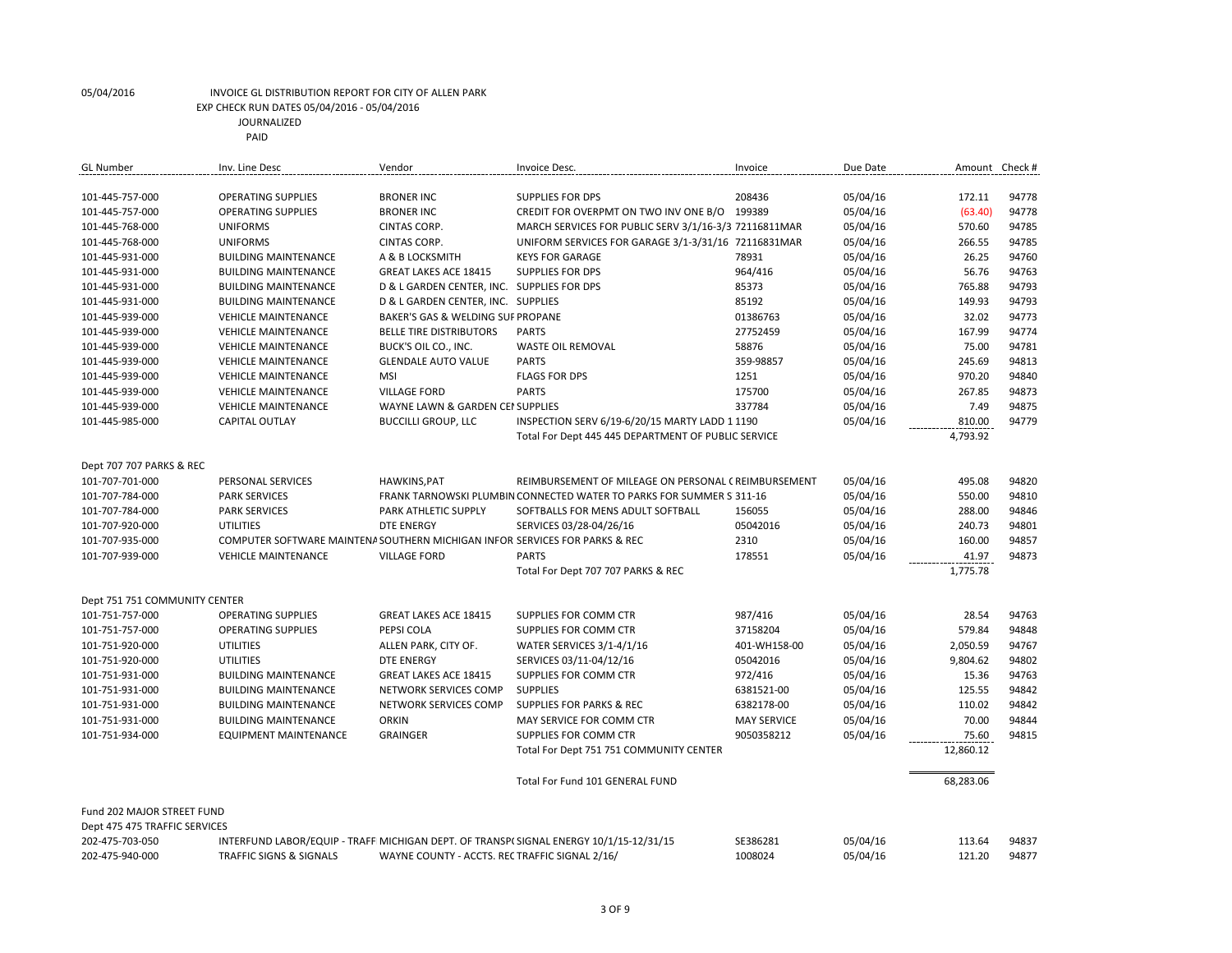| <b>GL Number</b>                 | Inv. Line Desc                                                            | Vendor                                        | Invoice Desc.                                                                         | Invoice        | Due Date | Amount Check # |       |
|----------------------------------|---------------------------------------------------------------------------|-----------------------------------------------|---------------------------------------------------------------------------------------|----------------|----------|----------------|-------|
|                                  |                                                                           |                                               |                                                                                       |                |          |                |       |
| 202-475-940-000                  | TRAFFIC SIGNS & SIGNALS                                                   | WAYNE COUNTY - ACCTS. REC TRAFFIC SIGNAL 3/16 |                                                                                       | 1008066        | 05/04/16 | 121.20         | 94878 |
| 202-475-940-000                  | TRAFFIC SIGNS & SIGNALS                                                   |                                               | WAYNE COUNTY - ACCTS. REC TRAFFIC SIGNAL ENERGY 1/16                                  | 1007982        | 05/04/16 | 121.20         | 94879 |
|                                  |                                                                           |                                               | Total For Dept 475 475 TRAFFIC SERVICES                                               |                |          | 477.24         |       |
| Dept 479 PRESERVATION - STREETS  |                                                                           |                                               |                                                                                       |                |          |                |       |
| 202-479-757-000                  | <b>OPERATING SUPPLIES</b>                                                 | CADILLAC ASPHALT LLC                          | <b>COLD MIX</b>                                                                       | 285387         | 05/04/16 | 641.03         | 94782 |
| 202-479-757-000                  | <b>OPERATING SUPPLIES</b>                                                 | CADILLAC ASPHALT LLC                          | <b>COLD MIX</b>                                                                       | 285242         | 05/04/16 | 1,040.02       | 94782 |
| 202-479-801-215                  | <b>PROF'L SERVICES</b>                                                    | T-N-T TREE SERVICE INC                        | GROUD STUMP AT PARK ON ROSEDALE                                                       | 09246          | 05/04/16 | 150.00         | 94864 |
|                                  |                                                                           |                                               | Total For Dept 479 PRESERVATION - STREETS                                             |                |          | 1,831.05       |       |
|                                  |                                                                           |                                               |                                                                                       |                |          |                |       |
|                                  |                                                                           |                                               | Total For Fund 202 MAJOR STREET FUND                                                  |                |          | 2,308.29       |       |
| Fund 203 LOCAL STREET FUND       |                                                                           |                                               |                                                                                       |                |          |                |       |
| Dept 479 PRESERVATION - STREETS  |                                                                           |                                               |                                                                                       |                |          |                |       |
| 203-479-757-000                  | <b>OPERATING SUPPLIES</b>                                                 | CADILLAC ASPHALT LLC                          | <b>COLD MIX</b>                                                                       | 285387         | 05/04/16 | 641.02         | 94782 |
| 203-479-757-000                  | <b>OPERATING SUPPLIES</b>                                                 | CADILLAC ASPHALT LLC                          | <b>COLD MIX</b>                                                                       | 285242         | 05/04/16 | 1,040.03       | 94782 |
|                                  |                                                                           |                                               | Total For Dept 479 PRESERVATION - STREETS                                             |                |          | 1,681.05       |       |
|                                  |                                                                           |                                               |                                                                                       |                |          |                |       |
|                                  |                                                                           |                                               | Total For Fund 203 LOCAL STREET FUND                                                  |                |          | 1,681.05       |       |
| Fund 226 RUBBISH FUND            |                                                                           |                                               |                                                                                       |                |          |                |       |
| Dept 450 450 RUBBISH             |                                                                           |                                               |                                                                                       |                |          |                |       |
| 226-450-817-000                  | <b>WASTE DISPOSAL</b>                                                     | <b>REPUBLIC SERVICES</b>                      | RESIDENTIAL SERVICES 3/1/16-3/31/16                                                   | 0241-002930730 | 05/04/16 | 120,240.00     | 94852 |
| 226-450-819-000                  | <b>WASTE DISPOSAL</b>                                                     | RIVERVIEW, CITY OF                            | CLEAN UP LIMBS LOGS FOR FEB 2016                                                      | 77430          | 05/04/16 | 289.21         | 94854 |
| 226-450-819-000                  | <b>WASTE DISPOSAL</b>                                                     | RIVERVIEW, CITY OF                            | MUNICIPAL COMPACTED FOR FEB                                                           | 77431          | 05/04/16 | 14,416.24      | 94854 |
| 226-450-819-000                  | <b>WASTE DISPOSAL</b>                                                     | RIVERVIEW, CITY OF                            | <b>DEMOLITION YARD FOR FEB</b>                                                        | 77429          | 05/04/16 | 160.50         | 94854 |
|                                  |                                                                           |                                               | Total For Dept 450 450 RUBBISH                                                        |                |          | 135,105.95     |       |
|                                  |                                                                           |                                               |                                                                                       |                |          |                |       |
|                                  |                                                                           |                                               | Total For Fund 226 RUBBISH FUND                                                       |                |          | 135,105.95     |       |
| Fund 249 BUILDING FUND           |                                                                           |                                               |                                                                                       |                |          |                |       |
| Dept 000                         |                                                                           |                                               |                                                                                       |                |          |                |       |
| 249-000-246-000                  | PLANNING/ZONING REVIEW ESCRC BUCCILLI GROUP, LLC                          |                                               | INSPECTION SERVICES A HASS 4/5/16                                                     | 1660           | 05/04/16 | 378.00         | 94779 |
| 249-000-246-000                  | PLANNING/ZONING REVIEW SHELL BUCCILLI GROUP, LLC                          |                                               | INSPECT SERV A HASS 3/28-3/30/16 STREVE WC 1652                                       |                | 05/04/16 | 810.00         | 94779 |
| 249-000-246-000                  | PLANNING/ZONING REVIEW ROUS BUCCILLI GROUP, LLC                           |                                               | INSPECT SERV S WOOD 3/30-4/1/16 TYMIL CAR 1651                                        |                | 05/04/16 | 756.00         | 94779 |
| 249-000-246-000                  | PLANNING/ZONING REVIEW ESCRC BUCCILLI GROUP, LLC                          |                                               | INSPEC SERV A HASS 3/25-3/26/16 SHELL PARKI 1642                                      |                | 05/04/16 | 1,080.00       | 94779 |
| 249-000-607-000                  | FEES REVENUE 130.00-15% = 110. THD AT HOME SERVICES                       |                                               | CANCELLED PERMIT PB151470 FOR INSPECTION REFUND                                       |                | 05/04/16 | 110.50         | 94865 |
| 249-000-607-000                  |                                                                           |                                               | FEES REVENUE-PB150165-70.00-TITTLE BROTHERS CONSTRUC CANCELLED CONTRACTS WITH COMPANY | <b>REFUND</b>  | 05/04/16 | 180.20         | 94867 |
|                                  |                                                                           |                                               | Total For Dept 000                                                                    |                |          | 3,314.70       |       |
| Dept 371 371 BUILDING DEPARTMENT |                                                                           |                                               |                                                                                       |                |          |                |       |
| 249-371-728-000                  | <b>OFFICE SUPPLIES</b>                                                    | ABSOPURE WATER CO.                            | <b>WATER SUPPLIES FOR BLDG</b>                                                        | 83990458       | 05/04/16 | 43.50          | 94762 |
| 249-371-935-000                  | COMPUTER SOFTWARE MAINTENA SOUTHERN MICHIGAN INFOR SERVICES FOR BLDG DEPT |                                               |                                                                                       | 2308           | 05/04/16 | 320.00         | 94857 |
| 249-371-946-000                  | <b>EQUIPMENT LEASE-BLDG DEPT</b>                                          |                                               | TOSHIBA FINANCIAL SERVICES COPIER SERVICES 4/15-5/15/16                               | 302957428      | 05/04/16 | 330.40         | 94868 |
| 249-371-959-000                  | PLANNING & ZONING                                                         | <b>BUCCILLI GROUP, LLC</b>                    | <b>ENGINEERING ANDREW HASS</b>                                                        | 1641           | 05/04/16 | 1.080.00       | 94779 |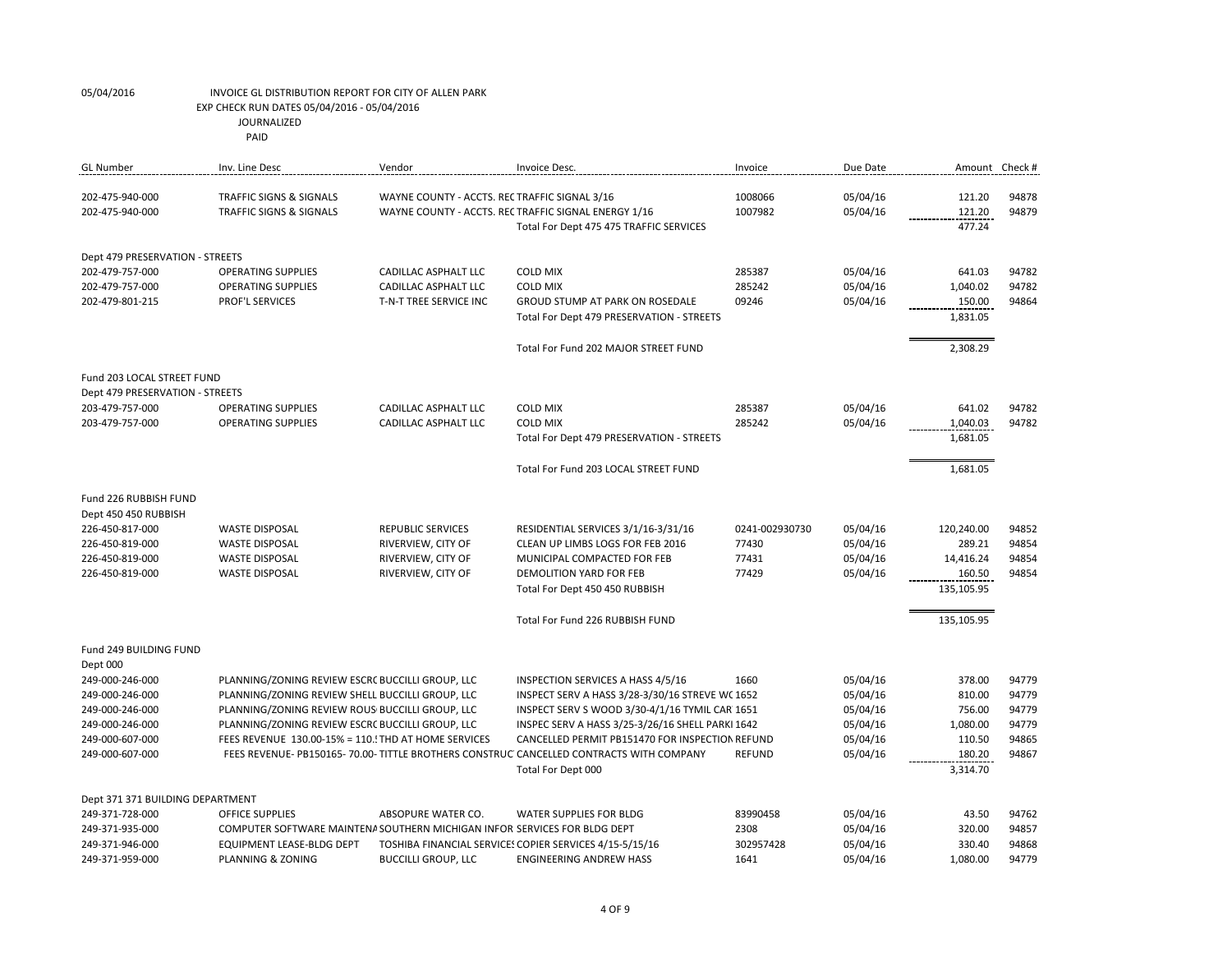| <b>GL</b> Number                   | Inv. Line Desc              | Vendor                                          | Invoice Desc.                                         | Invoice             | Due Date | Amount Check # |       |
|------------------------------------|-----------------------------|-------------------------------------------------|-------------------------------------------------------|---------------------|----------|----------------|-------|
|                                    |                             |                                                 |                                                       |                     |          |                |       |
| 249-371-959-000                    | PLANNING & ZONING           | <b>BUCCILLI GROUP, LLC</b>                      | ENGINEERING A HASS 3/28-4/1/16                        | 1650                | 05/04/16 | 1,080.00       | 94779 |
| 249-371-959-000                    | PLANNING & ZONING           | <b>BUCCILLI GROUP, LLC</b>                      | <b>ENGINEERING DEPT</b>                               | 1659                | 05/04/16 | 1,080.00       | 94779 |
| 249-371-959-000                    | PLANNING & ZONING           | <b>BUCCILLI GROUP, LLC</b>                      | ENGINEERING 3/16-3/18 A HASS                          | 1635                | 05/04/16 | 648.00         | 94779 |
|                                    |                             |                                                 | Total For Dept 371 371 BUILDING DEPARTMENT            |                     |          | 4,581.90       |       |
|                                    |                             |                                                 | Total For Fund 249 BUILDING FUND                      |                     |          | 7,896.60       |       |
| Fund 250 DDA OPERATING             |                             |                                                 |                                                       |                     |          |                |       |
| Dept 000                           |                             |                                                 |                                                       |                     |          |                |       |
| 250-000-920-000                    | <b>UTILITIES</b>            | ALLEN PARK, CITY OF.                            | DDA OFFICE WATER BILL 12/1-3/1/16                     | 010AL06543          | 05/04/16 | 44.70          | 94766 |
| 250-000-920-000                    | UTILITIES                   | <b>COMCAST</b>                                  | SERVICES FOR DDA OFFICE 4/13-5/12/16                  | 061020197244-01-4   | 05/04/16 | 239.49         | 94791 |
| 250-000-920-000                    | UTILITIES                   | <b>DTE ENERGY</b>                               | SERVICE DDA OFFICE 3/3-4/5/16                         | 194036500057        | 05/04/16 | 90.74          | 94800 |
| 250-000-931-000                    | <b>BUILDING MAINTENANCE</b> | <b>HADDIX ELECTRIC</b>                          | APRIL LIGHT CHECK AND REPAIRS FOR DDA OFF 8023        |                     | 05/04/16 | 2,148.50       | 94819 |
| 250-000-931-000                    | <b>BUILDING MAINTENANCE</b> | WISNIEWSKI, ANTONIA                             | DDA OFFICE CLEANING 4/9-4/23/16                       | 463757              | 05/04/16 | 60.00          | 94882 |
| 250-000-942-000                    | RENT                        | STOP & LOCK 2                                   | SEMI ANNUAL RENT FOR SPACE DDA STORAGE UNIT 3-17      |                     | 05/04/16 | 724.68         | 94861 |
| 250-000-960-000                    | MARKETING/PROMOTIONS        | KIBBY, JENNIFER                                 | REIMBURSEMENT FOR MISC SUPPLIES                       | REIMBURSEMENT       | 05/04/16 | 188.00         | 94829 |
| 250-000-960-000                    | MARKETING/PROMOTIONS        | ALLEGRA MARKETING                               | CAR SHOW BUSINESS SOLICITATION                        | 2910                | 05/04/16 | 272.46         | 94880 |
| 250-000-962-000                    | MISCELLANEOUS               | KIBBY, JENNIFER                                 | REIMBURSEMENT FOR MISC SUPPLIES                       | REIMBURSEMENT       | 05/04/16 | 720.00         | 94829 |
| 250-000-962-000                    | <b>MISCELLANEOUS</b>        | SOUTHERN MICHIGAN INFOR SERVICES FOR DDA OFFICE |                                                       | 2311                | 05/04/16 | 160.00         | 94857 |
| 250-000-975-000                    | <b>DESIGN COMMITTEE</b>     | <b>E-CREW LLC</b>                               | FACADE GRANT INPROVEMENT PROGRAM                      | PRIMO REPAIRS       | 05/04/16 | 1,450.00       | 94804 |
| 250-000-975-000                    | <b>DESIGN COMMITTEE</b>     |                                                 | JMJ MART DBA DAIRY MART REIMBURSEMENT FOR REPAIRS     | <b>FACADE GRANT</b> | 05/04/16 | 5,000.00       | 94827 |
| 250-000-997-000                    | PAYING AGENT FEES           | <b>US BANK</b>                                  | 2005 BOND DEBT AGENCY FEE                             | 4250641             | 05/04/16 | 150.00         | 94871 |
|                                    |                             |                                                 | Total For Dept 000                                    |                     |          | 11,248.57      |       |
|                                    |                             |                                                 |                                                       |                     |          |                |       |
|                                    |                             |                                                 | Total For Fund 250 DDA OPERATING                      |                     |          | 11,248.57      |       |
| Fund 265 DRUG FORFEITURE - FEDERAL |                             |                                                 |                                                       |                     |          |                |       |
| Dept 000                           |                             |                                                 |                                                       |                     |          |                |       |
| 265-000-939-000                    | <b>VEHICLE MAINTENANCE</b>  | <b>GLENDALE AUTO VALUE</b>                      | PARTS FOR 2009 FORD ESCAPE                            | 359-102492          | 05/04/16 | 23.61          | 94813 |
| 265-000-939-000                    | <b>VEHICLE MAINTENANCE</b>  | <b>GLENDALE AUTO VALUE</b>                      | PARTS TIE ROD ENDS                                    | 359-103655          | 05/04/16 | 196.36         | 94813 |
| 265-000-939-000                    | <b>VEHICLE MAINTENANCE</b>  | <b>GLENDALE AUTO VALUE</b>                      | AIR AND OIL FILTERS                                   | 359-103157          | 05/04/16 | 126.50         | 94813 |
| 265-000-939-000                    | <b>VEHICLE MAINTENANCE</b>  | WINDER POLICE EQUIPMENT PARTS LENS KIT          |                                                       | 20160995            | 05/04/16 | 301.13         | 94881 |
| 265-000-985-000                    | <b>VEHICLES</b>             | <b>CYNERGY</b>                                  | PARTS FOR PATROL INTERCEPTOR UTILITY VEN 19441        |                     | 05/04/16 | 38.85          | 94792 |
|                                    |                             |                                                 | Total For Dept 000                                    |                     |          | 686.45         |       |
|                                    |                             |                                                 | Total For Fund 265 DRUG FORFEITURE - FEDERAL          |                     |          | 686.45         |       |
| Fund 271 LIBRARY                   |                             |                                                 |                                                       |                     |          |                |       |
| Dept 000                           |                             |                                                 |                                                       |                     |          |                |       |
| 271-000-757-000                    | <b>OPERATING SUPPLIES</b>   | SWINEHART, BRANDI                               | REIMURSEMENT FOR SUPPLIES AND TRAVELINC REIMBURSEMENT |                     | 05/04/16 | 608.33         | 94863 |
| 271-000-827-000                    | <b>LIBRARY SERVICES</b>     | UNIQUE MANAGEMENT SERV PLACEMENTS 3/21-3/28/16  |                                                       | 426098              | 05/04/16 | 44.75          | 94869 |
| 271-000-828-000                    | <b>MATERIALS</b>            | STEINWAY INC                                    | <b>CDS FOR LIBRARY</b>                                | 33551               | 05/04/16 | 455.71         | 94768 |
| 271-000-828-000                    | <b>MATERIALS</b>            | <b>STEINWAY INC</b>                             | <b>CDS FOR LIBRARY</b>                                | 33552               | 05/04/16 | 432.72         | 94768 |
| 271-000-828-000                    | <b>MATERIALS</b>            | <b>BAKER &amp; TAYLOR</b>                       | <b>MATERIALS FOR LIBRARY</b>                          | 2031935043          | 05/04/16 | 183.69         | 94772 |
| 271-000-828-000                    | <b>MATERIALS</b>            | <b>BAKER &amp; TAYLOR</b>                       | <b>MATERIALS FOR LIBRARY</b>                          | 2031907995          | 05/04/16 | 64.39          | 94772 |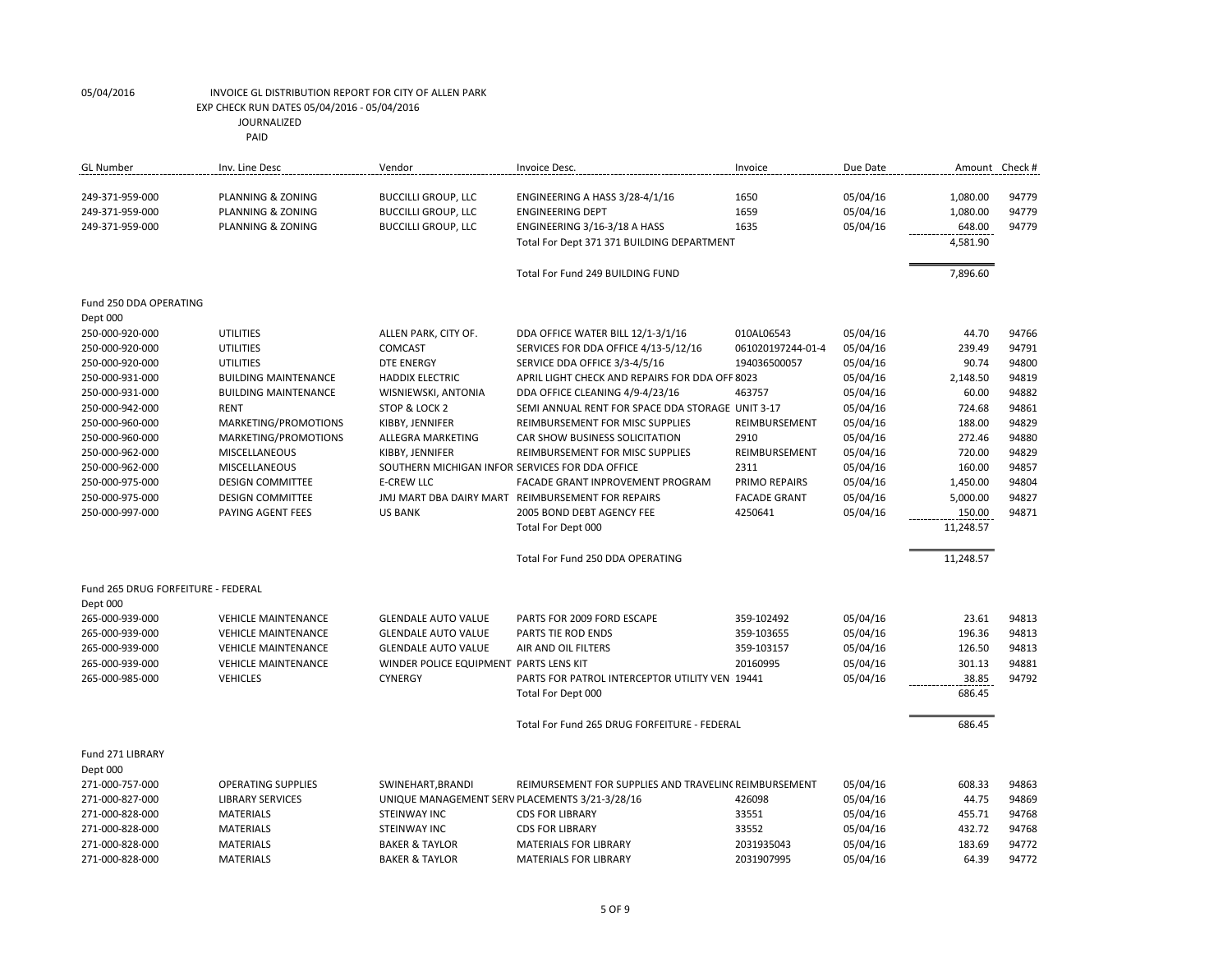| <b>GL</b> Number       | Inv. Line Desc                               | Vendor                                            | Invoice Desc.                                                           | Invoice         | Due Date | Amount Check # |       |
|------------------------|----------------------------------------------|---------------------------------------------------|-------------------------------------------------------------------------|-----------------|----------|----------------|-------|
|                        |                                              |                                                   |                                                                         |                 |          |                |       |
| 271-000-828-000        | <b>MATERIALS</b>                             | <b>BAKER &amp; TAYLOR</b>                         | <b>MATERIAL FOR LIBRARY</b>                                             | 2031872194      | 05/04/16 | 87.40          | 94772 |
| 271-000-828-000        | <b>MATERIALS</b>                             | <b>BAKER &amp; TAYLOR</b>                         | <b>MATERIALS FOR LIBRARY</b>                                            | 2031856325      | 05/04/16 | 8.02           | 94772 |
| 271-000-828-000        | <b>MATERIALS</b>                             | BESTSELLERS AUDIO, LLC                            | <b>AUDIOBOOKS FOR LIBRARY</b>                                           | 5323            | 05/04/16 | 34.00          | 94775 |
| 271-000-828-000        | <b>MATERIALS</b>                             | <b>BLACKSTONE AUDIO, INC</b>                      | <b>AUDIOBOOKS FOR LIBRARY</b>                                           | 825656          | 05/04/16 | 113.91         | 94776 |
| 271-000-828-000        | <b>MATERIALS</b>                             | SWINEHART, BRANDI                                 | REIMURSEMENT FOR SUPPLIES AND TRAVELINC REIMBURSEMENT                   |                 | 05/04/16 | 317.83         | 94863 |
| 271-000-828-000        | <b>MATERIALS</b>                             | THE LIBRARY NETWORK                               | WEBSITE SERVICES & MOBILE APP                                           | 55207           | 05/04/16 | 100.00         | 94866 |
| 271-000-920-000        | <b>UTILITIES</b>                             | <b>DTE ENERGY</b>                                 | SERVICES 03/28-04/26/16                                                 | 05042016        | 05/04/16 | 1,098.85       | 94801 |
| 271-000-920-000        | <b>UTILITIES</b>                             | <b>DTE ENERGY</b>                                 | SERVICES 3/24-4/25/16                                                   | 05042016        | 05/04/16 | 452.45         | 94803 |
|                        |                                              |                                                   | Total For Dept 000                                                      |                 |          | 4,002.05       |       |
|                        |                                              |                                                   |                                                                         |                 |          |                |       |
|                        |                                              |                                                   | Total For Fund 271 LIBRARY                                              |                 |          | 4,002.05       |       |
|                        |                                              |                                                   |                                                                         |                 |          |                |       |
| Fund 592 WATER & SEWER |                                              |                                                   |                                                                         |                 |          |                |       |
| Dept 000               |                                              |                                                   |                                                                         |                 |          |                |       |
| 592-000-275-000        | 10-WATER                                     | <b>EVA SHIVELY</b>                                | UB refund for account: 621-LE145-56                                     | 04/26/2016      | 05/04/16 | 417.99         | 94838 |
|                        |                                              |                                                   | Total For Dept 000                                                      |                 |          | 417.99         |       |
|                        |                                              |                                                   |                                                                         |                 |          |                |       |
| Dept 601 601 SEWER     |                                              |                                                   |                                                                         |                 |          |                |       |
| 592-601-604-000        | <b>IWC CHARGES - DETROIT</b>                 |                                                   | GREAT LAKES WATER AUTHOLIWC CHARGES FOR MONTH OF MARCH 2016             | <b>MARCHIWC</b> | 05/04/16 | 2,494.25       | 94795 |
| 592-601-605-000        | SEWAGE DISPOSAL - DETROIT                    |                                                   | GREAT LAKES WATER AUTHOLSEWER CHARGES FOR MONTH OF MARCH 2016 MARSEWAGE |                 | 05/04/16 | 54,800.00      | 94794 |
| 592-601-607-300        | EXCESS FLOWS - WAYNE COUNTY WAYNE COUNTY     |                                                   | APRIL 2016 FIXED EXCESS FLOW                                            | 283839          | 05/04/16 | 92,344.00      | 94876 |
| 592-601-643-000        | <b>UTILITIES</b>                             | <b>AT &amp; T</b>                                 | SERVICES 04/22-05/21/16                                                 | 05042016        | 05/04/16 | 27.13          | 94771 |
| 592-601-667-001        | <b>VEHICLE MAINTENANCE</b>                   | <b>BELLE TIRE DISTRIBUTORS</b>                    | <b>PARTS</b>                                                            | 27812541        | 05/04/16 | 270.00         | 94774 |
| 592-601-667-001        | <b>VEHICLE MAINTENANCE</b>                   | <b>CANNON EQUIPMENT</b>                           | <b>WORKBOXES FOR WATER DEPT</b>                                         | 40885           | 05/04/16 | 978.00         | 94783 |
| 592-601-667-001        | <b>VEHICLE MAINTENANCE</b>                   | FLEETPRIDE, INC.                                  | <b>PARTS</b>                                                            | 76871281        | 05/04/16 | 13.94          | 94808 |
| 592-601-667-001        | <b>VEHICLE MAINTENANCE</b>                   | <b>J'S CARWASH</b>                                | <b>GOLD EXTERIOR IN FEB AND MARCH</b>                                   | 1402            | 05/04/16 | 30.00          | 94826 |
| 592-601-667-001        | <b>VEHICLE MAINTENANCE</b>                   | <b>VILLAGE FORD</b>                               | <b>PARTS</b>                                                            | 175700          | 05/04/16 | 267.85         | 94873 |
| 592-601-667-001        | <b>VEHICLE MAINTENANCE</b>                   | WINDER POLICE EQUIPMENT PARTS FOR DPW             |                                                                         | 20160974        | 05/04/16 | 1,331.46       | 94881 |
| 592-601-671-001        | SEWER MAINTENANCE                            | <b>GREAT LAKES ACE 18415</b>                      | <b>SUPPLIES FOR DPS</b>                                                 | 965/416         | 05/04/16 | 4.49           | 94763 |
| 592-601-673-001        | <b>MAIN MAINTENANCE</b>                      | <b>GREAT LAKES ACE 18415</b>                      | <b>SUPPLIES FOR DPS</b>                                                 | 975/416         | 05/04/16 | 6.98           | 94763 |
| 592-601-673-001        | <b>MAIN MAINTENANCE</b>                      | <b>BRONER INC</b>                                 | <b>SUPPLIES FOR DPS</b>                                                 | 208436          | 05/04/16 | 172.11         | 94778 |
| 592-601-673-001        | <b>MAIN MAINTENANCE</b>                      | FREEPORT SUPPLY CO.                               | <b>TOP SOIL</b>                                                         | 19246           | 05/04/16 | 650.00         | 94811 |
| 592-601-677-001        | <b>HYDRANT MAINTENANCE</b>                   | EJ USA, INC                                       | PARTS FOR DPS                                                           | 110160007204    | 05/04/16 | 5,930.82       | 94805 |
| 592-601-678-001        | <b>METER MAINTENANCE</b>                     | ETNA SUPPLY COMPANY                               | <b>SUPPLIES</b>                                                         | S101785439.001  | 05/04/16 | 1,040.00       | 94806 |
| 592-601-678-002        | STORM/CB MAINTENANCE                         | DIX BLOCK & SUPPLY CO.                            | SUPPLIES FOR WATER & SEWER                                              | 80720           | 05/04/16 | 447.40         | 94796 |
| 592-601-678-002        | STORM/CB MAINTENANCE                         |                                                   | GV CEMENT CONTRACTING C STORM LINE REPAIR CONSTRUCTION OF NEW N 16-110  |                 | 05/04/16 | 4,600.00       | 94818 |
| 592-601-712-000        | CLOTHING, CLEANING & TECH SKILL CINTAS CORP. |                                                   | UNIFORM SERVICES FOR WATER 3/1-3/31/16                                  | 72116841MAR     | 05/04/16 | 344.55         | 94785 |
| 592-601-757-000        | <b>OPERATING SUPPLIES</b>                    | PICKUP SPECIALITIES                               | SURVEYOR PACK FOR WATER DEPT VEHICLE                                    | 216390          | 05/04/16 | 8,500.75       | 94850 |
| 592-601-822-000        | <b>COMPUTER SERVICE MAINT</b>                |                                                   | SOUTHERN MICHIGAN INFOR SERVICES FOR WATER, ADMIN, AND POLICE           | 2306            | 05/04/16 | 1,840.00       | 94857 |
| 592-601-822-000        | <b>COMPUTER SERVICE MAINT</b>                | SOUTHERN MICHIGAN INFOR SERVICES FOR DPS          |                                                                         | 2312            | 05/04/16 | 320.00         | 94857 |
| 592-601-923-000        | PROFESSIONAL SERVICES                        | <b>RITTER GIS INC</b>                             | WATER SEWER CMMS SUPPORT SERVICES                                       | 2016-0120       | 05/04/16 | 640.00         | 94853 |
| 592-601-945-000        | <b>STORM WATER PERMITS</b>                   | <b>STATE OF MICHIGAN</b>                          | STORM WATER PERMIT FEE                                                  | 961957          | 05/04/16 | 3,000.00       | 94862 |
| 592-601-951-000        | <b>ENGINEERING CONSULTANTS</b>               | C.E. RAINES COMPANY                               | <b>GENERAL PROJECTS JOB AP-01</b>                                       | 13543           | 05/04/16 | 578.00         | 94784 |
| 592-601-962-000        | <b>MISCELLANEOUS</b>                         | <b>AT &amp; T</b>                                 | SERVICES 04/22-05/21/16                                                 | 05042016        | 05/04/16 | 202.67         | 94771 |
| 592-601-986-000        | CAPITAL OUTLAY-SEWERS                        | WADE-TRIM/ASSOCIATES, IN(PROF SERV 2/28/16-4/9/16 |                                                                         | 7001500         | 05/04/16 | 724.00         | 94874 |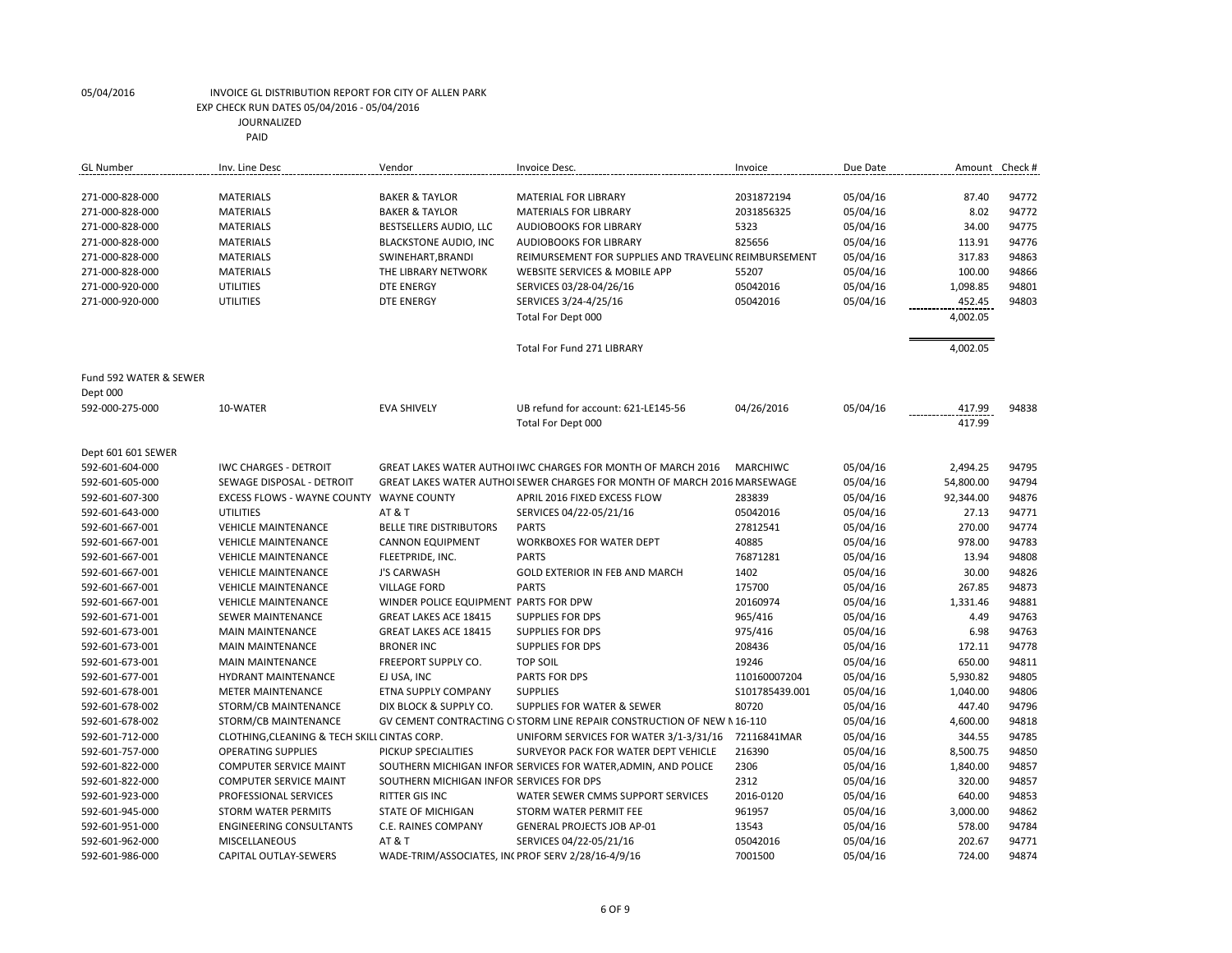| GL Number       | Inv. Line Desc                          | Vendor            | Invoice Desc.                                                              | Invoice | Due Date | Amount     | Check # |
|-----------------|-----------------------------------------|-------------------|----------------------------------------------------------------------------|---------|----------|------------|---------|
|                 |                                         |                   |                                                                            |         |          |            |         |
| 592-601-986-000 | CAPITAL OUTLAY-SEWERS                   |                   | WADE-TRIM/ASSOCIATES, IN( PROF SERV 2/28-4/9/16 FEMA TUNNEL PUMP S 7001499 |         | 05/04/16 | 3.853.41   | 94874   |
| 592-601-987-100 | <b>CAPITAL OUTLAY - SAW GRANT</b>       | LIQUI-FORCE SERV. | SEWER CLEANING AND SEWER VIDEO RECORDILUS 2028                             |         | 05/04/16 | 137.749.50 | 94832   |
| 592-601-987-100 | CAPITAL OUTLAY - SAW GRANT              | YOUR CITY TECH    | <b>SAW GRANT SUPPLIES</b>                                                  | 254059  | 05/04/16 | 3.365.00   | 94884   |
| 592-601-987-200 | CAPITAL OUTLAY-MISCELLANEOUS GORNO FORD |                   | 2 2016 FORD PICKUPS WATER DEPT                                             | T8348   | 05/04/16 | 54.476.00  | 94814   |
| 592-601-997-000 | PAYING AGENT FEES                       | <b>US BANK</b>    | ADMINISTRATION FEES 4/1/16-3/31/17                                         | 4279307 | 05/04/16 | 300.00     | 94870   |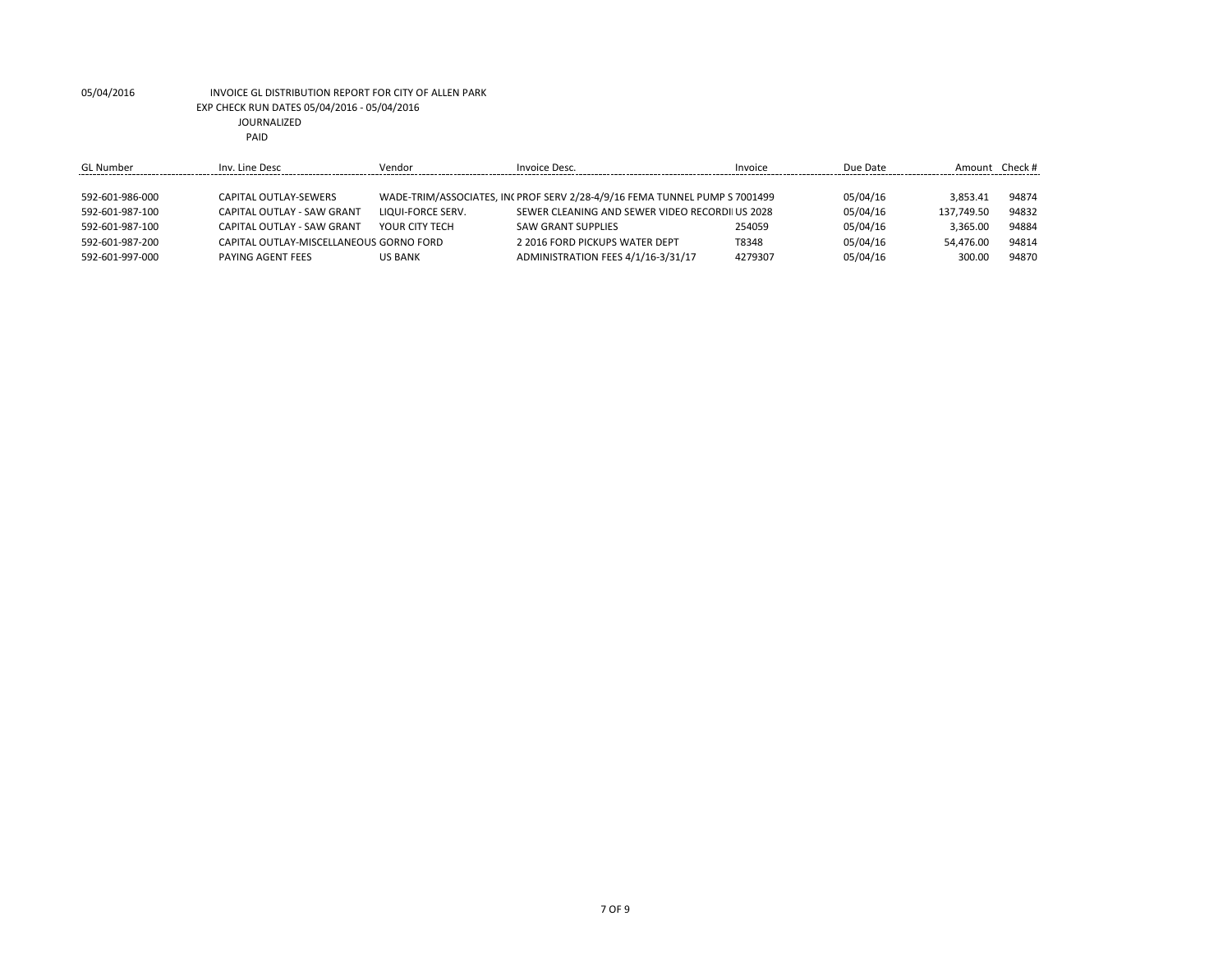| <b>GL Number</b>          | Inv. Line Desc                                | Vendor                                  | Invoice Desc.                                                                 | Invoice      | Due Date |                       | Amount Check # |
|---------------------------|-----------------------------------------------|-----------------------------------------|-------------------------------------------------------------------------------|--------------|----------|-----------------------|----------------|
|                           |                                               |                                         | Total For Dept 601 601 SEWER                                                  |              |          | 381,302.31            |                |
| Dept 603 603 BASIN        |                                               |                                         |                                                                               |              |          |                       |                |
| 592-603-853-000           | <b>TELEPHONE</b>                              | <b>AT &amp; T</b>                       | SERVICES 04/22-05/21/16                                                       | 05042016     | 05/04/16 | 224.43                | 94771          |
| 592-603-853-000           | <b>TELEPHONE</b>                              | <b>OMNISITE</b>                         | MONITOR WATSON ST LIFT STATION 10/6/15-1 46839                                |              | 05/04/16 | 120.99                | 94843          |
| 592-603-853-000           | TELEPHONE- BASIN PUMP-DPW OF VERIZON WIRELESS |                                         | PHONE SERVICES FOR BASIN 3/24-4/23/16                                         | 9764288733   | 05/04/16 | 50.04                 | 94872          |
| 592-603-930-000           | <b>SEWER MAINTENANCE</b>                      |                                         | WADE-TRIM/ASSOCIATES, IN( PROF SERV 1/31/16-2/27/16 PHASE 015 BASIN ! 7001482 |              | 05/04/16 | 328.00                | 94874          |
| 592-603-931-000           | <b>BUILDING MAINTENANCE</b>                   | <b>KERR PUMP AND SUPPLY</b>             | FREIGHT FROM INV 755-915720                                                   | INV169928FGT | 05/04/16 | 90.86                 | 94828          |
| 592-603-931-000           | <b>BUILDING MAINTENANCE</b>                   | <b>KERR PUMP AND SUPPLY</b>             | PARTS FOR WATER DEPT                                                          | INV169928    | 05/04/16 | 3,580.00              | 94828          |
| 592-603-931-000           | <b>BUILDING MAINTENANCE</b>                   | METRO ENVIROMENTAL                      | <b>BOILER WORK RETENSION BASIN</b>                                            | W10133       | 05/04/16 | 1,589.70              | 94835          |
| 592-603-939-000           | <b>VEHICLE MAINTENANCE</b>                    | <b>GREAT LAKES ACE 18415</b>            | <b>SUPPLIES</b>                                                               | 966/416      | 05/04/16 | 19.96                 | 94763          |
| 592-603-939-000           | <b>VEHICLE MAINTENANCE</b>                    | <b>GREAT LAKES ACE 18415</b>            | <b>CREDIT FOR SUPPLIES FOR DPS</b>                                            | 967/416      | 05/04/16 | (0.49)                | 94763          |
| 592-603-939-000           | <b>VEHICLE MAINTENANCE</b>                    | <b>GREAT LAKES ACE 18415</b>            | <b>SUPPLIES FOR DPS</b>                                                       | 968/416      | 05/04/16 | 6.49                  | 94763          |
| 592-603-939-000           | <b>VEHICLE MAINTENANCE</b>                    | <b>BELLE TIRE DISTRIBUTORS</b>          | <b>PARTS</b>                                                                  | 27823005     | 05/04/16 | 178.00                | 94774          |
| 592-603-939-000           | <b>VEHICLE MAINTENANCE</b>                    | JACK DOHENY COMPANIES                   | SERVICES FOR QUOTED WORK                                                      | W65928       | 05/04/16 | 481.65                | 94798          |
| 592-603-939-000           | <b>VEHICLE MAINTENANCE</b>                    | JACK DOHENY COMPANIES                   | <b>PARTS FOR GARAGE</b>                                                       | A92526       | 05/04/16 | 24.63                 | 94798          |
| 592-603-939-000           | <b>VEHICLE MAINTENANCE</b>                    | FLEETPRIDE, INC.                        | <b>PARTS</b>                                                                  | 76823759     | 05/04/16 | 30.89                 | 94808          |
| 592-603-939-000           | <b>VEHICLE MAINTENANCE</b>                    | <b>GLENDALE AUTO VALUE</b>              | PARTS FOR BASIN P/U                                                           | 359-103342   | 05/04/16 | 75.88                 | 94813          |
| 592-603-939-000           | <b>VEHICLE MAINTENANCE</b>                    | <b>GLENDALE AUTO VALUE</b>              | <b>BASIN STOCK</b>                                                            | 359-103398   | 05/04/16 | 17.85                 | 94813          |
| 592-603-939-000           | <b>VEHICLE MAINTENANCE</b>                    | <b>INTERSTATE BATTERY OF SE N PARTS</b> |                                                                               | 110150834    | 05/04/16 | 98.73                 | 94824          |
|                           |                                               |                                         | Total For Dept 603 603 BASIN                                                  |              |          | 6,917.61              |                |
|                           |                                               |                                         | Total For Fund 592 WATER & SEWER                                              |              |          | 388,637.91            |                |
| Fund 701 TRUST AND AGENCY |                                               |                                         |                                                                               |              |          |                       |                |
| Dept 000                  |                                               |                                         |                                                                               |              |          |                       |                |
| 701-000-242-000           | <b>CITY FESTIVITIES ESCROW</b>                | <b>MEL PRINTING</b>                     | TICKETS FOR LIQUOR SALES FOR 2016 STREET F. 18903                             |              | 05/04/16 | 205.00                | 94834          |
| 701-000-246-500           | <b>ENGINEERING ESCROW</b>                     | C.E. RAINES COMPANY                     | <b>GENERAL PROJECTS JOB AP-01</b>                                             | 13543        | 05/04/16 | 956.00                | 94784          |
| 701-000-246-500           | <b>ENGINEERING ESCROW</b>                     | C.E. RAINES COMPANY                     | CONCAST DIRECTIONAL DRILLING KRISPY CREM 13549                                |              | 05/04/16 | 324.00                | 94784          |
| 701-000-246-500           | <b>ENGINEERING ESCROW</b>                     | C.E. RAINES COMPANY                     | COMCAST DIRECT DRILLING MCDONALDS JOB A 13548                                 |              | 05/04/16 | 432.00                | 94784          |
| 701-000-246-500           | <b>ENGINEERING ESCROW</b>                     | C.E. RAINES COMPANY                     | <b>2016 STREET SECTIONING</b>                                                 | 13552        | 05/04/16 | 5,000.00              | 94784          |
| 701-000-246-500           | <b>ENGINEERING ESCROW</b>                     | C.E. RAINES COMPANY                     | 2016 ROAD PAVING PROJ AP-11                                                   | 13551        | 05/04/16 | 2,097.67              | 94784          |
| 701-000-246-500           | <b>ENGINEERING ESCROW</b>                     | C.E. RAINES COMPANY                     | SURVEY & DESIGN SERVICES JOB AP-11                                            | 13550        | 05/04/16 | 60,000.00             | 94784          |
|                           |                                               |                                         | Total For Dept 000                                                            |              |          | 69,014.67             |                |
|                           |                                               |                                         | Total For Fund 701 TRUST AND AGENCY                                           |              |          | 69,014.67             |                |
|                           |                                               |                                         |                                                                               |              |          |                       |                |
|                           |                                               | Fund Totals:                            |                                                                               |              |          |                       |                |
|                           |                                               |                                         | Fund 101 GENERAL FUND                                                         |              |          | 68,283.06             |                |
|                           |                                               |                                         | Fund 202 MAJOR STREET FUND                                                    |              |          | 2,308.29              |                |
|                           |                                               |                                         | Fund 203 LOCAL STREET FUND                                                    |              |          | 1,681.05              |                |
|                           |                                               |                                         | Fund 226 RUBBISH FUND                                                         |              |          | 135,105.95            |                |
|                           |                                               |                                         | Fund 249 BUILDING FUND<br>Fund 250 DDA OPERATING                              |              |          | 7,896.60<br>11.248.57 |                |
|                           |                                               |                                         |                                                                               |              |          |                       |                |